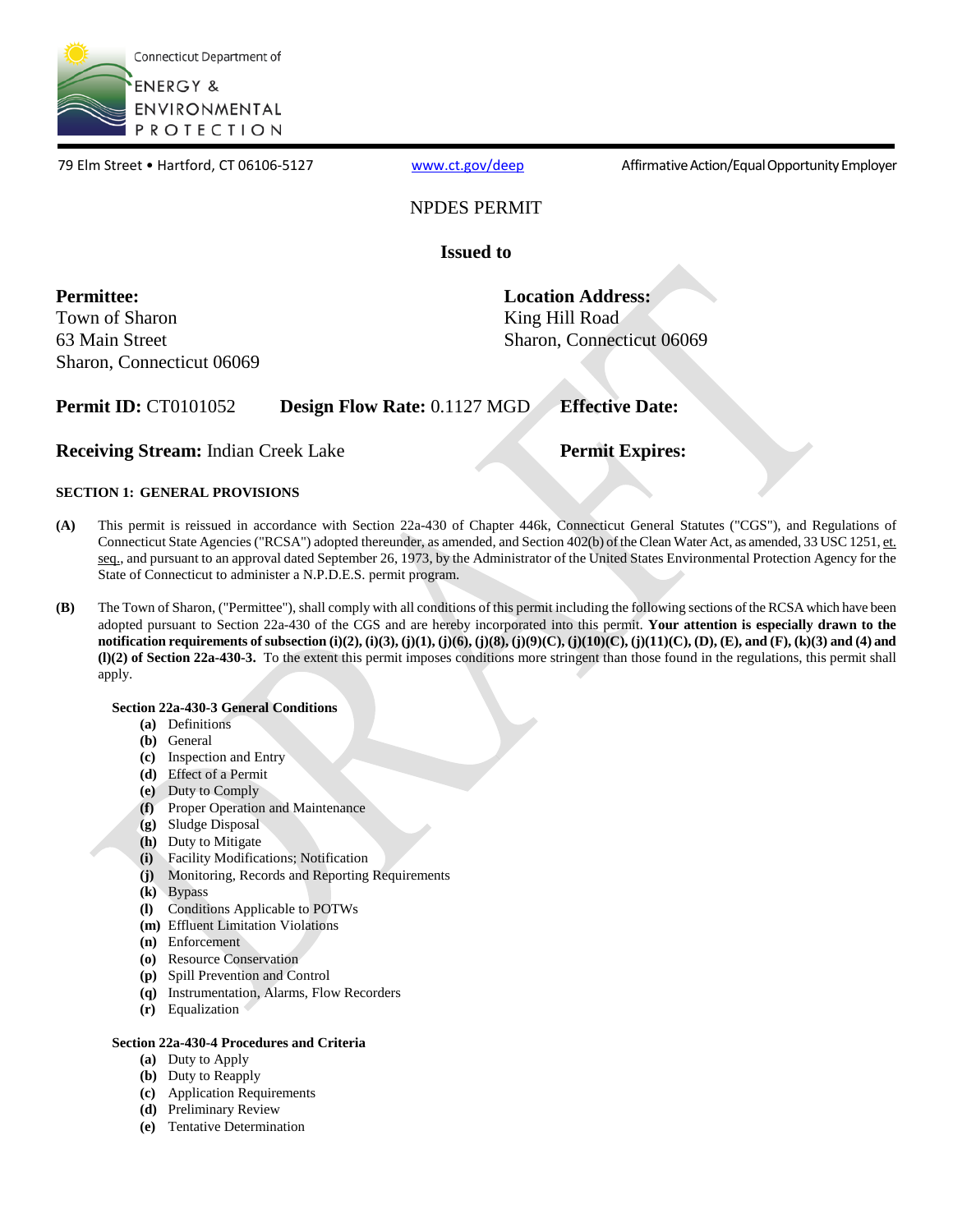- **(f)** Draft Permits, Fact Sheets
- **(g)** Public Notice, Notice of Hearing
- **(h)** Public Comments
- **(i)** Final Determination
- **(j)** Public Hearings
- **(k)** Submission of Plans and Specifications. Approval.
- **(l)** Establishing Effluent Limitations and Conditions
- **(m)** Case-by-Case Determinations
- **(n)** Permit Issuance or Renewal
- **(o)** Permit or Application Transfer
- **(p)** Permit Revocation, Denial or Modification
- **(q)** Variances
- **(r)** Secondary Treatment Requirements
- **(s)** Treatment Requirements
- **(t)** Discharges to POTWs Prohibitions
- **(C)** Violations of any of the terms, conditions, or limitations contained in this permit may subject the Permittee to enforcement action including, but not limited to, seeking penalties, injunctions and/or forfeitures pursuant to applicable sections of the CGS and RCSA.
- **(D)** Any false statement in any information submitted pursuant to this Section of the permit may be punishable as a criminal offense under Section 22a-438 or 22a-131a of the CGS or in accordance with Section 22a-6, under Section 53a-157b of the CGS.
- **(E)** The Permittee shall comply with Section 22a-416-1 through Section 22a-416-10 of the RCSA concerning operator certification.
- **(F)** No provision of this permit and no action or inaction by the Commissioner shall be construed to constitute an assurance by the Commissioner that the actions taken by the Permittee pursuant to this permit will result in compliance or prevent or abate pollution.
- **(G)** Nothing in this permit shall relieve the Permittee of other obligations under applicable federal, state and local law.
- **(H)** An annual fee shall be paid for each year this permit is in effect as set forth in Section 22a-430-7 of the RCSA. As of October 1, 2009 the annual fee is \$1722.50.

#### **SECTION 2: DEFINITIONS**

- **(A)** The definitions of the terms used in this permit shall be the same as the definitions contained in Section 22a-423 of the CGS and Section 22a-430-3(a) and 22a-430-6 of the RCSA, except for **"**Composite**"** and **"**No Observable Acute Effect Level (NOAEL)**"** which are redefined below.
- **(B)** In addition to the above, the following definitions shall apply to this permit:

 **"------"** in the limits column on the monitoring tables in Attachment 1 means a limit is not specified but a value must be reported on the DMR, MOR, and/or the ATMR.

**"Annual"** in the context of any sampling frequency, shall mean the sample must be collected in the month of August, except in the case of Chronic Toxicity when the samples must be collected in the months of July, August or September.

**"Average Monthly Limit"** means the maximum allowable "Average Monthly Concentration" as defined in Section 22a-430-3(a) of the RCSA when expressed as a concentration (e.g. mg/l); otherwise, it means "Average Monthly Discharge Limitation" as defined in Section 22a-430-3(a) of the RCSA.

**"Bi-Weekly"** in the context of any sampling frequency, shall mean once every two weeks.

**"Composite"** or **"(C)"** means a sample consisting of a minimum of eight aliquot samples collected at equal intervals of no less than 30 minutes and no more than 60 minutes and combined proportionally to flow over the sampling period provided that during the sampling period the peak hourly flow is experienced.

**"Critical Test Concentration"** or **"(CTC)"** means the specified effluent dilution at which the Permittee is to conduct a single-concentration Aquatic Toxicity Test.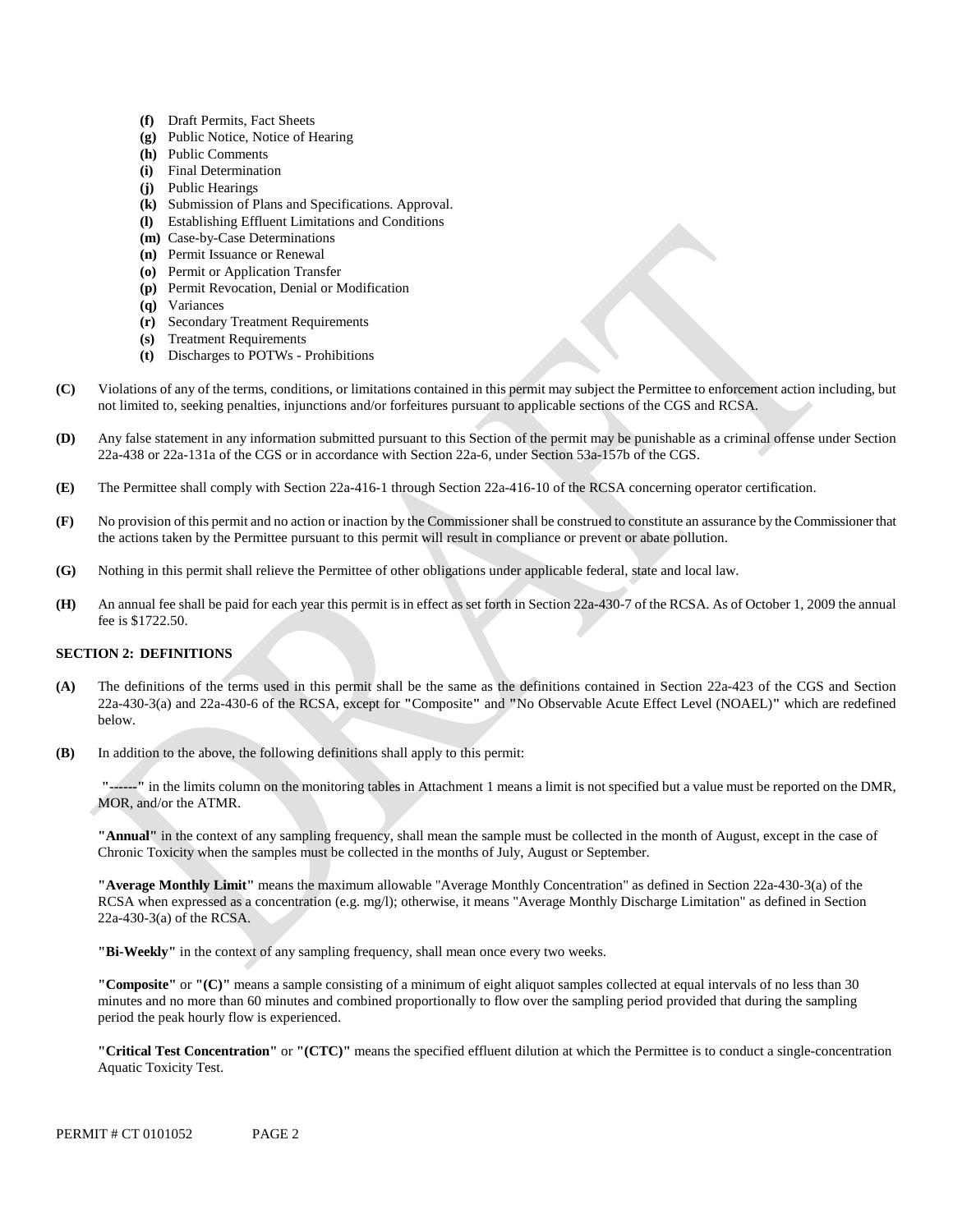**"Daily Composite"** or **"(DC)"** means a composite sample taken over a full operating day consisting of grab samples collected at equal intervals of no more than sixty (60) minutes and combined proportionally to flow; or, a composite sample continuously collected over a full operating day proportionally to flow.

**"Daily Concentration"** means the concentration of a substance as measured in a daily composite sample, or, arithmetic average of all grab sample results defining a grab sample average.

**"Daily Quantity"** means the quantity of waste discharged during an operating day.

**"Geometric Mean"** is the **"**n**"**th root of the product of **"**n**"** observations.

**"Infiltration"** means water other than wastewater that enters a sewer system (including sewer system and foundation drains) from the ground through such means as defective pipes, pipe joints, connections, or manholes. Infiltration does not include, and is distinguished from, inflow.

**"Inflow"** means water other than wastewater that enters a sewer system (including sewer service connections) from sources such as, but not limited to, roof leaders, cellar drains, yard drains, area drains, drains from springs and swampy areas, cross connections between storm sewers and sanitary sewers, catch basins, cooling towers, storm waters, surface runoff, street wash waters, or drainage. Inflow does not include, and is distinguished from, infiltration.

**"Instantaneous Limit"** means the highest allowable concentration of a substance as measured by a grab sample, or the highest allowable measurement of a parameter as obtained through instantaneous monitoring.

**"In-stream Waste Concentration"** or **"(IWC)"** means the concentration of a discharge in the receiving water after mixing has occurred in the allocated zone of influence.

**"MGD"** means million gallons per day.

**"Maximum Daily Limit"** means the maximum allowable "Daily Concentration" (defined above) when expressed as a concentration (e.g. mg/l), otherwise, it means the maximum allowable "Daily Quantity" as defined above, unless it is expressed as a flow quantity. If expressed as a flow quantity it means **"**Maximum Daily Flow**"** as defined in Section 22a-430-3(a) of the RCSA.

 **"Monthly Minimum Removal Efficiency"** means the minimum reduction in the pollutant parameter specified when the effluent average monthly concentration for that parameter is compared to the influent average monthly concentration.

**"NA"** as a Monitoring Table abbreviation means **"**not applicable**"**.

**"NR"** as a Monitoring Table abbreviation means **"**not required**"**.

**"No Observable Acute Effect Level"** or **"(NOAEL)"** means any concentration equal to or less than the critical test concentration in a single concentration (pass/fail) toxicity test, conducted pursuant to Section 22a-430-3(j)(7)(A)(i) of the RCSA, demonstrating 90% or greater survival of test organisms at the CTC.

**"Quarterly"** in the context of any sampling frequency, shall mean sampling is required in the months of February, May, August, and November.

**"Range During Sampling"** or **"(RDS)"** as a sample type means the maximum and minimum of all values recorded as a result of analyzing each grab sample of; 1) a Composite Sample, or, 2) a Grab Sample Average. For those Permittee with pH meters that provide continuous monitoring and recording, Range During Sampling means the maximum and minimum readings recorded with the continuous monitoring device during the Composite or Grab Sample Average sample collection.

**"Range During Month"** or **"(RDM)"** as a sample type means the lowest and the highest values of all of the monitoring data for the reporting month.

**"Sanitary Sewage"** means wastewaters from residential, commercial and industrial sources introduced by direct connection to the sewerage collection system tributary to the treatment works including non-excessive inflow/infiltration sources.

**"Semi-Annual"** in the context of any sampling frequency, shall mean the sample must be collected in the months of August and February.

**"Twice per Month"** in the context of any sampling frequency, mean two samples per calendar month collected no less than 12 days apart.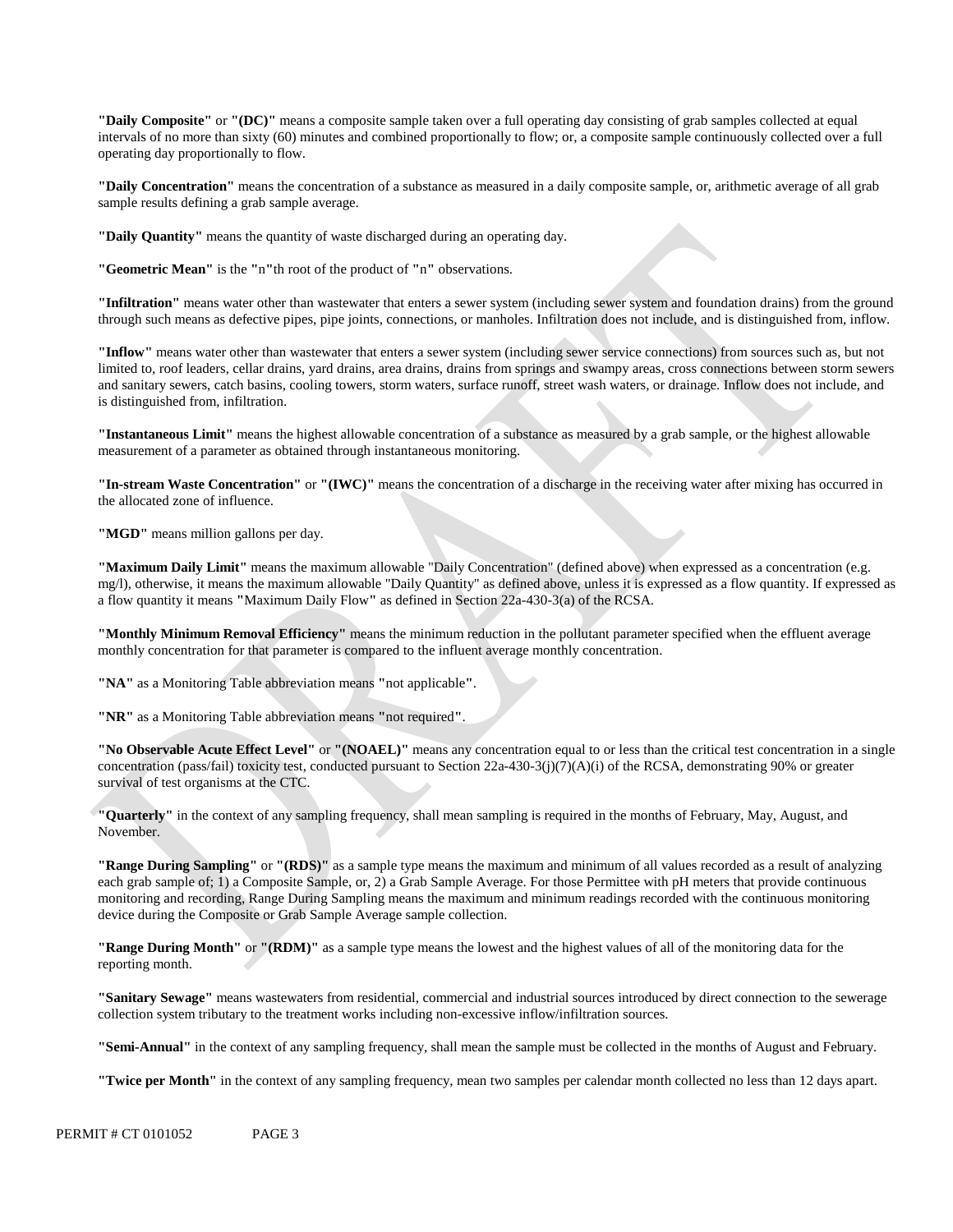**"ug/l"** means micrograms per liter

**"Work Day"** in the context of a sampling frequency means, Monday through Friday excluding holidays.

#### **SECTION 3: COMMISSIONER'S DECISION**

- **(A)** The Commissioner of Energy and Environmental Protection ("Commissioner") has issued a final decision and found continuance of the existing system to treat the discharge will protect the waters of the state from pollution. The Commissioner's decision is based on application #201005540 for permit reissuance received on September 7, 2010 and the administrative record established in the processing of that application.
- **(B)** The Commissioner hereby authorizes the Permittee to discharge in accordance with the provisions of this permit, the above referenced application, and all approvals issued by the Commissioner or his authorized agent for the discharges and/or activities authorized by, or associated with, this permit.
- **(C)** The Commissioner reserves the right to make appropriate revisions to the permit, if required after Public Notice, in order to establish any appropriate effluent limitations, schedules of compliance, or other provisions which may be authorized under the Federal Clean Water Act or the CGS or regulations adopted thereunder, as amended. The permit as modified or renewed under this paragraph may also contain any other requirements of the Federal Clean Water Act or CGS or regulations adopted thereunder which are then applicable.

#### **SECTION 4: GENERAL LIMITATIONS AND OTHER CONDITIONS**

- **(A)** The Permittee shall not accept any new sources of non-domestic wastewater conveyed to its POTW through its sanitary sewerage system or by any means other than its sanitary sewage system unless the generator of such wastewater; (a) is authorized by a permit issued by the Commissioner under Section 22a-430 CGS (individual permit), or, (b) is authorized under Section 22a-430b (general permit), or, (c) has been issued an emergency or temporary authorization by the Commissioner under Section 22a-6k. All such non-domestic wastewaters shall be processed by the POTW via receiving facilities at a location and in a manner prescribed by the Permittee which are designed to contain and control any unplanned releases.
- **(B)** No new discharge of domestic sewage from a single source to the POTW in excess of 5,635 gallons per day shall be allowed by the Permittee until the Permittee has notified in writing the Municipal Wastewater Section of said new discharge. New discharge notifications as described in this section shall be submitted to the staff identified in section 9(H) included herein.
- **(C)** The Permittee shall maintain a system of user charges based on actual use sufficient to operate and maintain the POTW (including the collection system) and replace critical components.
- **(D)** The Permittee shall maintain a sewer use ordinance that is consistent with the Model Sewer Ordinance for Connecticut Municipalities prepared by the Department of Energy and Environmental Protection. The Commissioner of Energy and Environmental Protection alone may authorize certain discharges which may not conform to the Model Sewer Ordinance.
- **(E)** No discharge from the permitted facility beyond any zone of influence shall contain or cause in the receiving stream a visible oil sheen, floating solids, visible discoloration, or foaming beyond that which may result from a discharge from a permitted facility and none exceeding levels necessary to maintain all designated uses.
- **(F)** No discharge from the permitted facility shall cause acute or chronic toxicity in the receiving water body beyond any Zone Of Influence (ZOI) specifically allocated to that discharge in this permit.
- **(G)** The Permittee shall maintain an alternate power source adequate to provide full operation of all pump stations in the sewerage collection system and to provide a minimum of primary treatment and disinfection at the water pollution control facility to insure that no discharge of untreated wastewater will occur during a failure of a primary power source.
- **(H)** The average monthly effluent concentration shall not exceed 10% of the average monthly influent concentration for BOD5 and Total Suspended Solids for all daily composite samples taken in any calendar month.
- **(I)** Any new or increased amount of sanitary sewage discharge to the sewer system is prohibited where it will cause a dry weather overflow or exacerbate an existing dry weather overflow.
- **(J)** Sludge Conditions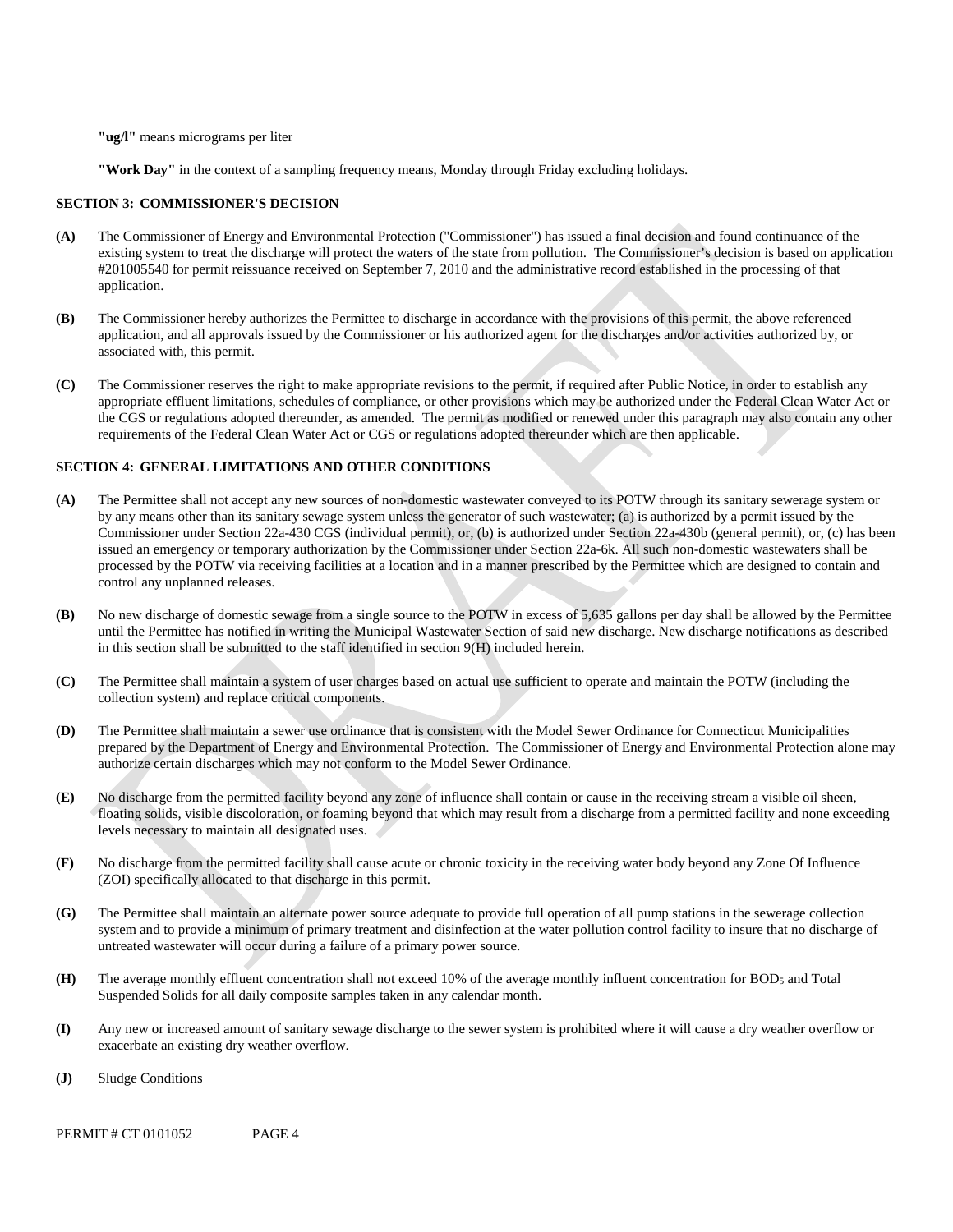- **(1)** The Permittee shall comply with all existing federal and state laws and regulations that apply to sewage sludge use and disposal practices, including but not limited to 40 CFR Part 503.
- **(2)** If an applicable management practice or numerical limitation for pollutants in sewage sludge more stringent than existing federal and state regulations is promulgated under Section 405(d) of the Clean Water Act (CWA), this permit shall be modified or revoked and reissued to conform to the promulgated regulations.
- **(3)** The Permittee shall give prior notice to the Commissioner of any change(s) planned in the Permittee' sludge use or disposal practice. A change in the Permittee' sludge use or disposal practice may be a cause for modification of the permit.
- **(4)** Testing for inorganic pollutants shall follow "Test Methods for Evaluating Solid Waste, Physical/Chemical Methods", EPA Publication SW-846 as updated and/or revised.
- **(K)** This permit becomes effective on the 1st day of the month following the date of signature of the Commissioner or designee.
- **(L)** When the arithmetic mean of the average daily flow from the POTW for the previous 180 days exceeds 90% of the design flow rate, the Permittee shall develop and submit within one year, for the review and approval of the Commissioner, a plan to accommodate future increases in flow to the plant. This plan shall include a schedule for completing any recommended improvements and a plan for financing the improvements.
- **(M)** When the arithmetic mean of the average daily BOD5 or TSS loading into the POTW for the previous 180 days exceeds 90% of the design load rate, the Permittee shall develop and submit for the review and approval of the Commissioner within one year, a plan to accommodate future increases in load to the plant. This plan shall include a schedule for completing any recommended improvements and a plan for financing the improvements.
- **(N)** On or before July 31st of each calendar year the main flow meter shall be calibrated by an independent contractor in accordance with the manufacturer's specifications. The actual record of the calibration shall be retained onsite and, upon request, the Permittee shall submit to the Commissioner a copy of that record.
- **(O)** The Permittee shall operate and maintain all processes as installed in accordance with the approved plans and specifications and as outlined in the associated operation and maintenance manual. This includes but is not limited to all preliminary treatment processes, primary treatment processes, recycle pumping processes, anaerobic treatment processes, anoxic treatment processes, aerobic treatment processes, flocculation processes, effluent filtration processes or any other processes necessary for the optimal removal of pollutants. The Permittee shall not bypass or fail to operate any of the aforementioned processes without the written approval of the Commissioner.
- **(P)** The temperature of any discharge shall not increase the temperature of the receiving stream above 85ºF, or, in any case, raise the normal temperature of the receiving stream more than 4ºF beyond the permitted zone of influence.

### **SECTION 5: SPECIFIC EFFLUENT LIMITATIONS AND MONITORING REQUIREMENTS**

- **(A)** The discharge(s) shall not exceed and shall otherwise conform to the specific terms and conditions listed in this permit. The discharge is restricted by, and shall be monitored in accordance with Tables A through E incorporated in this permit as Attachment 1.
- **(B)** The Permittee shall monitor the performance of the treatment process in accordance with the Monthly Operating Report (MOR) incorporated in this permit as Attachment 2.

### **SECTION 6: SAMPLE COLLECTION, HANDLING and ANALYTICAL TECHNIQUES**

- **(A)** Chemical Analysis
	- **(1)** Chemical analyses to determine compliance with effluent limits and conditions established in this permit shall be performed using the methods approved pursuant to the Code of Federal Regulations, Part 136 of Title 40 (40 CFR 136) unless an alternative method has been approved in writing pursuant to 40 CFR 136.4 or as provided in Section 22a-430-3-(j)(7) of the RCSA. Chemicals which do not have methods of analysis defined in 40 CFR 136 or the RCSA shall be analyzed in accordance with methods specified in this permit.
	- **(2)** All metals analyses identified in this permit shall refer to analyses for Total Recoverable Metal, as defined in 40 CFR 136 unless otherwise specified.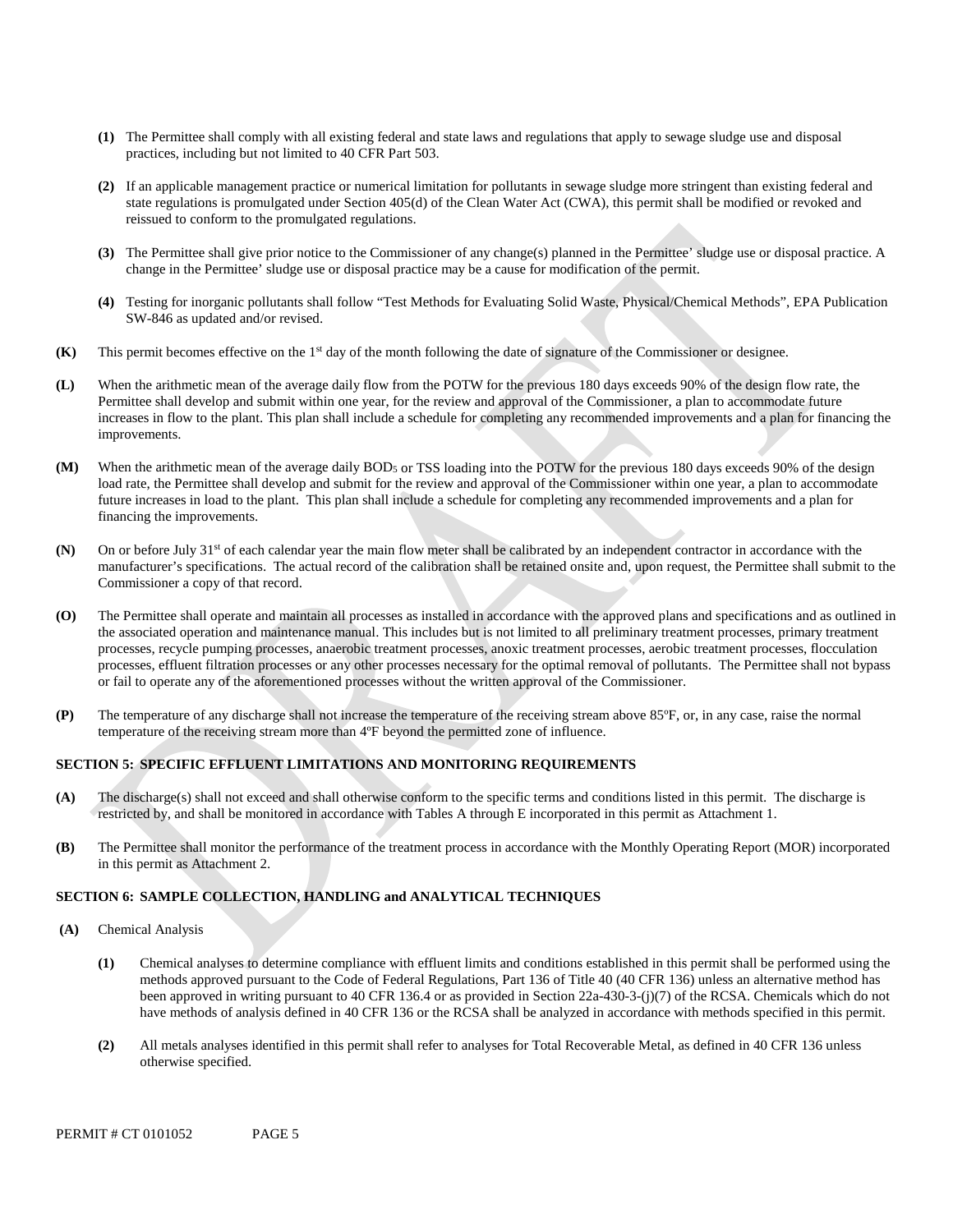- **(3)** Grab samples shall be taken during the period of the day when the peak hourly flow is normally experienced.
- **(4)** Samples collected for bacteriological examination shall be collected between the hours of 11 a.m. and 3 p.m. or at that time of day when the peak hourly flow is normally experienced.
- **(5)** The Minimum Levels specified below represent the concentrations at which quantification must be achieved and verified during the chemical analyses for the parameters identified in Attachment 1, Tables A and C. Analyses for these parameters must include check standards within ten percent of the specified Minimum Level or calibration points equal to or less than the specified Minimum Level.

| Parameter                  | Minimum Level           |  |
|----------------------------|-------------------------|--|
| Aluminum                   | $0.050 \,\mathrm{mg}/l$ |  |
| Antimony, Total            | $0.010 \,\mathrm{mg}/l$ |  |
| Arsenic, Total             | $0.005 \text{ mg/l}$    |  |
| Beryllium, Total           | $0.001$ mg/l            |  |
| Cadmium, Total             | $0.0005$ mg/l           |  |
| Chlorine, Total Residual   | $0.050$ mg/l            |  |
| Chromium, Total            | $0.005 \,\mathrm{mg}/l$ |  |
| Chromium, Total Hexavalent | $0.010 \,\mathrm{mg}/l$ |  |
| Copper, Total              | $0.005 \text{ mg}/l$    |  |
| Cyanide, Total             | $0.010 \,\mathrm{mg}/l$ |  |
| Iron, Total                | $0.040$ mg/l            |  |
| Lead, Total                | $0.005$ mg/I            |  |
| Mercury, Total             | $0.0002$ mg/l           |  |
| Nickel, Total              | $0.005 \text{ mg/l}$    |  |
| Phosphorus, Total          | $0.10 \,\mathrm{mg}/l$  |  |
| Selenium, Total            | $0.005 \text{ mg/l}$    |  |
| Silver, Total              | $0.002 \text{ mg/l}$    |  |
| Thallium, Total            | $0.005$ mg/l            |  |
| Zinc, Total                | $0.020 \,\mathrm{mg}/l$ |  |
|                            |                         |  |

- **(6)** The value of each parameter for which monitoring is required under this permit shall be reported to the maximum level of accuracy and precision possible consistent with the requirements of this Section of the permit.
- **(7)** Effluent analyses for which quantification was verified during the analysis at or below the minimum levels specified in this Section and which indicate that a parameter was not detected shall be reported as "less than x" where 'x' is the numerical value equivalent to the analytical method detection limit for that analysis.
- **(8)** Results of effluent analyses which indicate that a parameter was not present at a concentration greater than or equal to the Minimum Level specified for that analysis shall be considered equivalent to zero (0.0) for purposes of determining compliance with effluent limitations or conditions specified in this permit.
- **(B)** Acute Aquatic Toxicity Test
	- **(1)** Samples for monitoring of Acute Aquatic Toxicity shall be collected and handled as prescribed in "Methods for Measuring the Acute Toxicity of Effluents and Receiving Waters to Freshwater and Marine Organisms" (EPA-821-R-02-012).
		- **(a)** Composite samples shall be chilled as they are collected. Grab samples shall be chilled immediately following collection. Samples shall be held at 0 - 6ºC until Acute Aquatic Toxicity testing is initiated.
		- **(b)** Effluent samples shall not be dechlorinated, filtered, or, modified in any way, prior to testing for Acute Aquatic Toxicity unless specifically approved in writing by the Commissioner for monitoring at this facility. Facilities with effluent dechlorination and/or filtration designed as part of the treatment process are not required to obtain approval from the Commissioner.
		- **(c)** Samples shall be taken at the final effluent for Acute Aquatic Toxicity unless otherwise approved in writing by the Commissioner for monitoring at this facility.
		- **(d)** Chemical analyses of the parameters identified in Attachment 1, Table C shall be conducted on an aliquot of the same sample tested for Acute Aquatic Toxicity.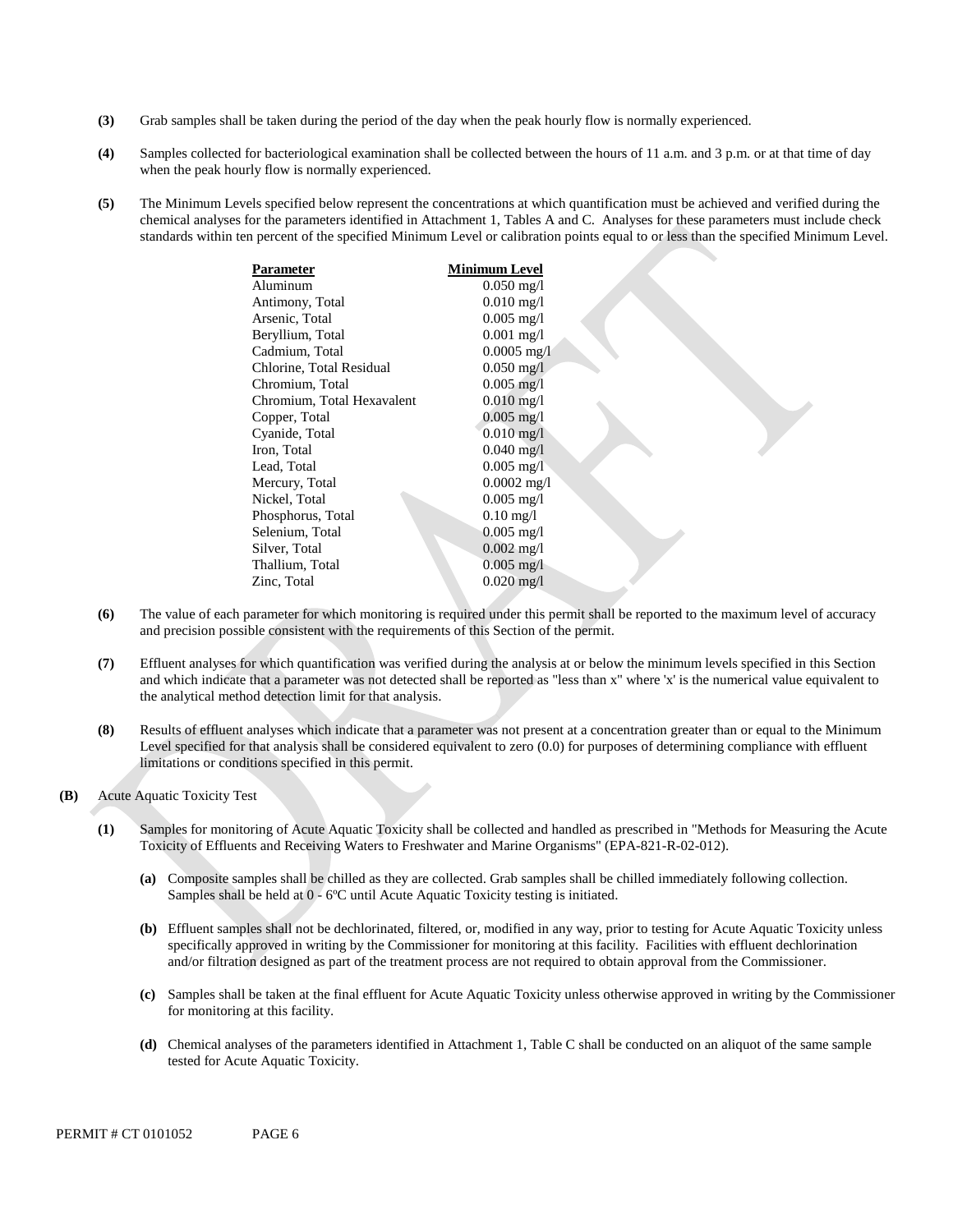- **(i)** At a minimum, pH, specific conductance, total alkalinity, total hardness, and total residual chlorine shall be measured in the effluent sample and, during Acute Aquatic Toxicity tests, in the highest concentration of the test and in the dilution (control) water at the beginning of the test and at test termination. If total residual chlorine is not detected at test initiation, it does not need to be measured at test termination. Dissolved oxygen, pH, and temperature shall be measured in the control and all test concentrations at the beginning of the test, daily thereafter, and at test termination.
- **(e)** Tests for Acute Aquatic Toxicity shall be initiated within 36 hours of sample collection.
- **(2)** Monitoring for Acute Aquatic Toxicity to determine compliance with the permit limit on Acute Aquatic Toxicity (invertebrate) shall be conducted for 48 hours utilizing neonatal (less than 24 hours old) *Daphnia pulex*.
- **(3)** Monitoring for Acute Aquatic Toxicity to determine compliance with the permit limit on Acute Aquatic Toxicity (vertebrate) shall be conducted for 48 hours utilizing larval (1 to 14-day old with no more than 24 hours range in age) *Pimephales promelas*.
- **(4)** Tests for Acute Aquatic Toxicity shall be conducted as prescribed for static non-renewal acute tests in "Methods for measuring the Acute Aquatic Toxicity of Effluents and Receiving Waters to Freshwater and Marine Organisms" (EPA/821-R-02-012), except as specified below.
	- **(a)** For Acute Aquatic Toxicity limits, and for monitoring only conditions, expressed as a NOAEL value, Pass/Fail (single concentration) tests shall be conducted at a specified Critical Test Concentration (CTC) equal to the Aquatic Toxicity limit,  $(100\%$  in the case of monitoring only conditions), as prescribed in Section 22a-430-3(j)(7)(A)(i) of the RCSA.
	- **(b)** Organisms shall not be fed during the tests.
	- (c) Synthetic freshwater prepared with deionized water adjusted to a hardness of  $50±5$  mg/L as CaCO<sub>3</sub> shall be used as dilution water in the tests.
	- **(d)** Copper nitrate shall be used as the reference toxicant.
- **(5)** For limits expressed as NOAEL = 100%, compliance shall be demonstrated when the results of a valid pass/fail Acute Aquatic Toxicity Test indicate 90% or greater survival in the effluent sample at the CTC (100%).
- **(C)** Chronic Aquatic Toxicity Test for Freshwater Discharges
	- **(1)** Chronic Aquatic Toxicity testing of the discharge shall be conducted annually during July, August, or September of each year.
	- **(2)** Chronic Aquatic Toxicity testing shall be performed on the discharge in accordance with the test methodology established in "Short-Term Methods for Estimating The Chronic Toxicity of Effluents and Receiving Water to Freshwater Organisms" (EPA-821-R-02- 013) as referenced in 40 CFR 136 for *Ceriodaphnia* survival and reproduction and Fathead minnow larval survival and growth.
		- **(a)** Chronic Aquatic Toxicity tests shall utilize a minimum of five effluent dilutions prepared using a dilution factor of 0.5 (100% effluent, 50% effluent, 25% effluent, 12.5% effluent, 6.25% effluent).
		- **(b)** Indian Lake Creek water collected immediately upstream of the area influenced by the discharge shall be used as control (0% effluent) and dilution water in the toxicity tests.
		- **(c)** A laboratory water control consisting of synthetic freshwater prepared in accordance with EPA-821-R-02-013 at a hardness of 50±5 mg/l shall be used as an additional control (0% effluent) in the toxicity tests.
		- **(d)** Daily composite samples of the discharge (final effluent following disinfection) and grab samples of the Indian Lake Creek, for use as site water control and dilution water, shall be collected on day 0 for test solution renewal on day 1 and day 2 of the test; day 2, for test solution renewal on day 3 and day 4 of the test; and day 4, for test solution renewal for the remainder of the test. Samples shall not be pH or hardness adjusted, or chemically altered in any way.
	- **(3)** All samples of the discharge and Indian Lake Creek water used in the Chronic Aquatic Toxicity test shall, at a minimum, be analyzed and results reported in accordance with the provisions listed in Section  $6(A)$  of this permit for the parameters listed in Attachment 1, Table C included herein, excluding Acute Aquatic Toxicity organism testing.

#### **SECTION 7: RECORDING AND REPORTING REQUIREMENTS**

PERMIT # CT 0101052 PAGE 7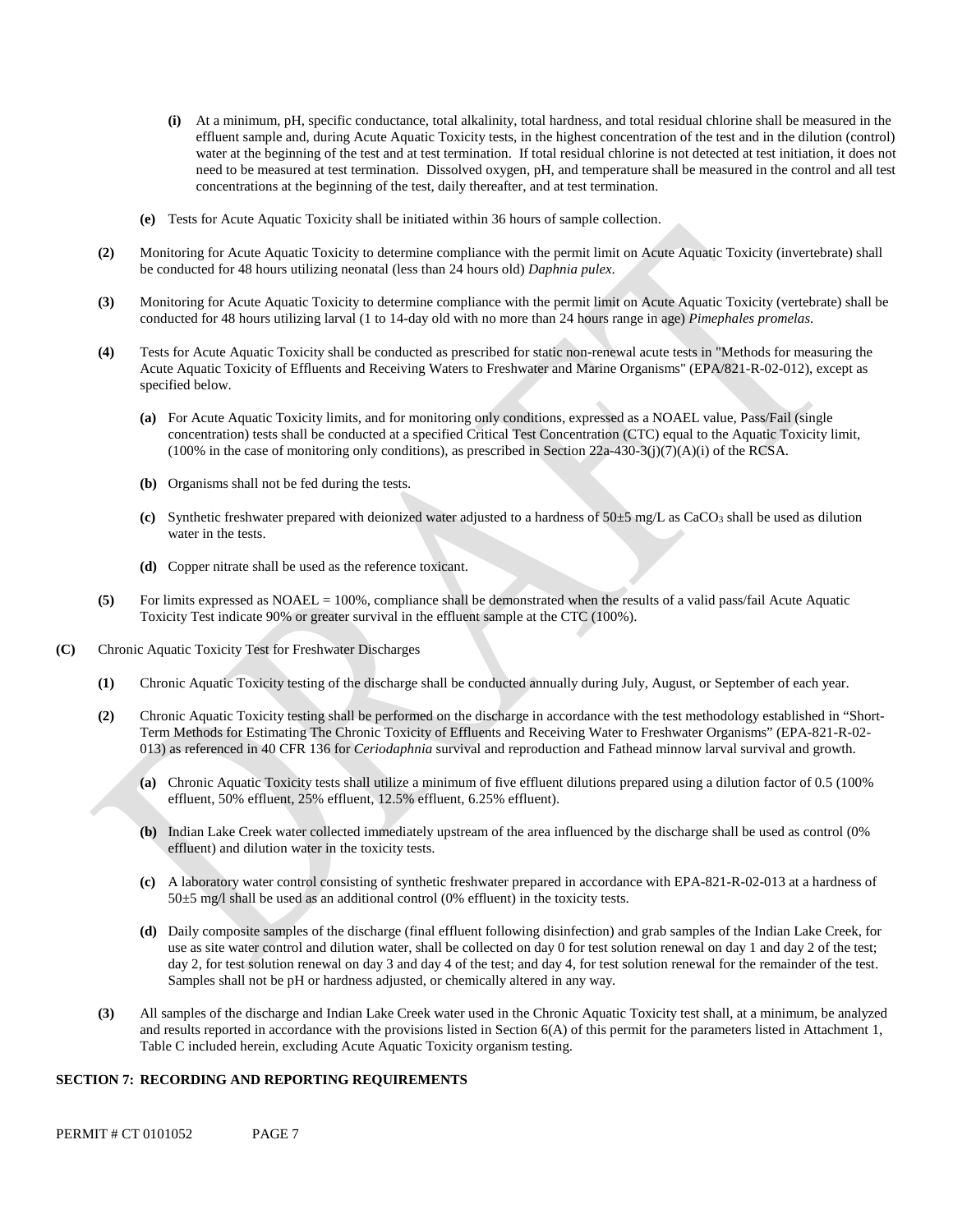- **(A)** The Permittee and/or the Signatory Authority shall continue to report the results of chemical analyses and any aquatic toxicity test required above in Section 5 and the referenced Attachment 1 by electronic submission of DMRs under this permit to the Department using NetDMR. The report shall include a detailed explanation of any violations of the limitations specified. DMRs shall be submitted electronically to the Department no later than the 15th day of the month following the month in which samples are collected.
	- **(1)** For composite samples, from other than automatic samplers, the instantaneous flow and the time of each aliquot sample collection shall be recorded and maintained at the POTW**.**
- **(B)** Complete and accurate test data, including percent survival of test organisms in each replicate test chamber, LC50 values and 95% confidence intervals for definitive test protocols, and all supporting chemical/physical measurements performed in association with any aquatic toxicity test, shall be entered on the Aquatic Toxicity Monitoring Report form (ATMR) and sent to the Bureau of Water Protection and Land Reuse at the address specified above in Section 7 (A) of this permit by the  $15<sup>th</sup>$  day of the month following the month in which samples are collected.
- **(C)** The results of the process monitoring required above in Section 5 shall be entered on the Monthly Operating Report (MOR) form, included herein as Attachment 2, and reported to the Bureau of Water Protection and Land Reuse. The MOR report shall also be accompanied by a detailed explanation of any violations of the limitations specified. The MOR, must be received at the address specified above in Section 7(A) of this permit by the 15<sup>th</sup> day of the month following the month in which the data and samples are collected.
- **(D)** A complete and thorough report of the results of the chronic toxicity monitoring outlined in Section 6(C) shall be prepared as outlined in Section 10 of EPA-821-R-02-013 and submitted to the Department for review on or before December 31 of each calendar year to the address specified above in Section 7(A) of this permit.
- **(E)** NetDMR Reporting Requirements
	- **(1)** The Permittee and/or the Signatory Authority shall electronically submit DMRs and reports required under this permit to the Department using NetDMR in satisfaction of the DMR submission requirement of this permit. DMRs shall be submitted electronically to the Department no later than the 15th day of the month following the completed reporting period.

### **SECTION 8: RECORDING AND REPORTING OF VIOLATIONS, ADDITIONAL TESTING REQUIREMENTS, BYPASSES, MECHANICAL FAILURES, AND MONITORING EQUIPMENT FAILURES**

- **(A)** If any Acute Aquatic Toxicity sample analysis indicates that an Aquatic toxicity effluent limitation has been exceeded, or that the test was invalid, an additional sample of the effluent shall be collected and tested for Acute Aquatic Toxicity and associated chemical parameters, as described above in Section 5 and Section 6, and the results reported to the Bureau of Water Protection and Land Reuse (Attn: Aquatic Toxicity) via the ATMR form (see Section 7 (B)) within 30 days of the previous test. These test results shall also be reported on the next month's DMR report pursuant to Section 7 (A). The results of all toxicity tests and associated chemical parameters, valid and invalid, shall be reported.
- **(B)** If any two consecutive Acute Aquatic Toxicity test results or any three Acute Aquatic Toxicity test results in a twelve month period indicates that the Acute Aquatic Toxicity limit has been exceeded, the Permittee shall immediately take all reasonable steps to eliminate toxicity wherever possible and shall submit a report, to the Bureau of Water Protection and Land Reuse (Attn: Aquatic Toxicity), for the review and written approval of the Commissioner in accordance with Section  $22a-430-3(j)(10)(c)$  of the RCSA describing proposed steps to eliminate the toxic impact of the discharge on the receiving water body. Such a report shall include a proposed time schedule to accomplish toxicity reduction and the Permittee shall comply with any schedule approved by the Commissioner.
- **(C)** Sewage Right-to-Know Electronic Bypass Reporting
	- **(1)** Unless otherwise approved in writing by the Commissioner, no later than sixty (60) days after the effective date of this permit, the Permittee shall begin reporting to the Department electronically using the electronic bypass reporting system, a web-based tool that allows Permittees to electronically submit all types of bypass reports through a secure internet connection. Specific requirements regarding submittal of data reports are as follows:
		- (a) Section 22a-430-3(k) of the RCSA shall apply in all instances of bypass including a bypass of the treatment plant or a component of the sewage collection system planned during required maintenance. The Department of Energy and Environmental Protection, Bureau of Water Protection and Land Reuse, Water Planning and Management Division, Municipal Wastewater, the Department of Public Health, Water Supply Section and Recreation Section, and the local Director of Health shall be notified within 2 hours of the Permittee learning of the event via online reporting in a format approved by the Commissioner. A final incident report shall be submitted to the Department of Energy and Environmental Protection, Bureau of Water Protection and Land Reuse, Water Planning and Management Division, Municipal Wastewater within five days of the Permittee learning of each occurrence of a discharge or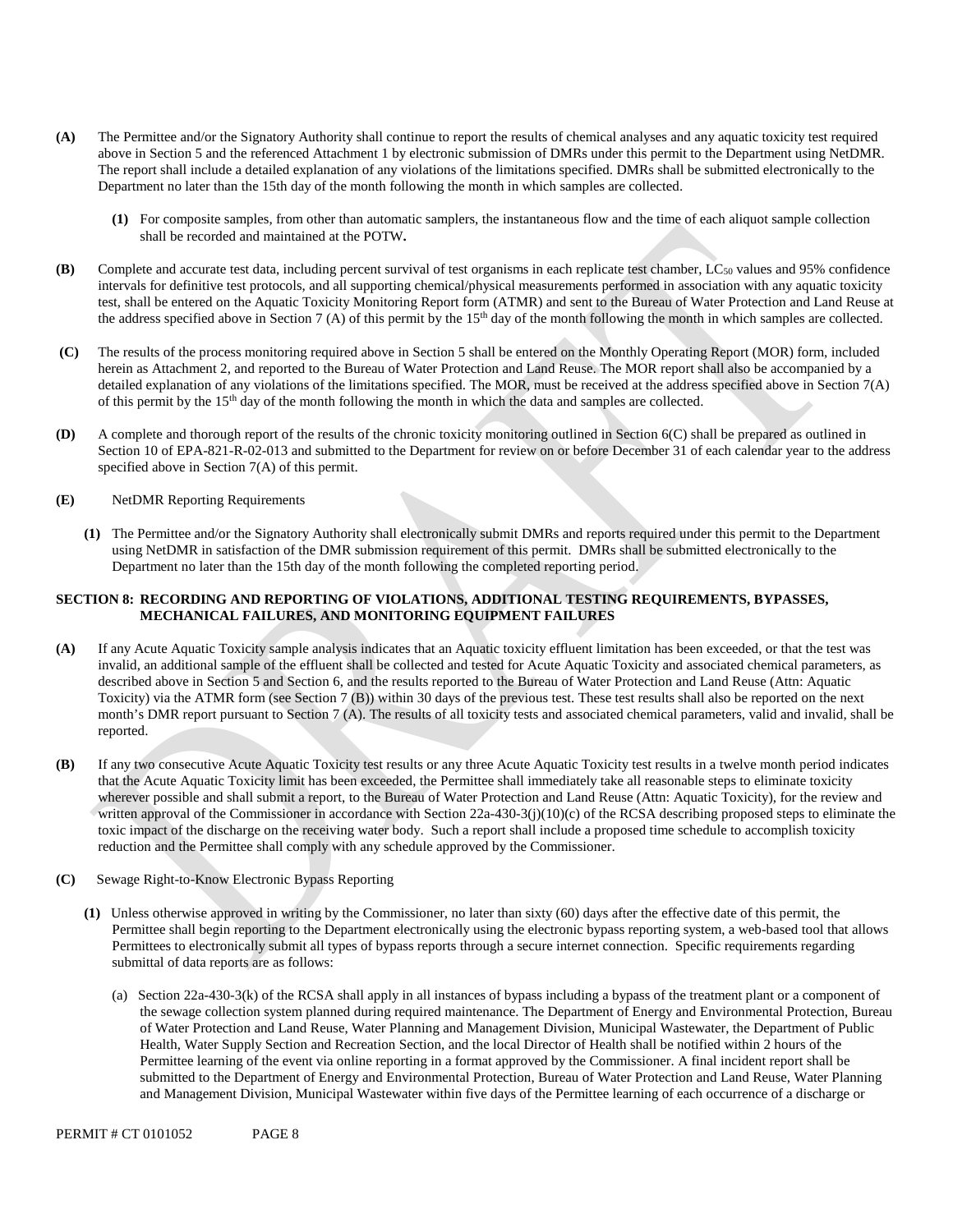bypass of untreated or partially treated sewage via online reporting in a format approved by the Commissioner.

If the online reporting system is nonfunctional, then the Permittee shall notify DEEP via telephone during normal business hours (8:30 a.m. to 4:30 p.m. Monday through Friday) at (860) 424-3704 or after hours to the DEEP Emergency Response Unit at (860) 424-3338 and the Department of Public Health at (860) 509-8000 with the final incident report being submitted online.

- (b) Section 22a-430-3(j) 11 (D) of the RCSA shall apply in the event of any noncompliance with a maximum daily limit and/or any noncompliance that is greater than two times any permit limit. The Permittee shall notify in the same manner as in paragraph C (1) (a) of this Section, the Department of Energy and Environmental Protection, Bureau of Water Protection and Land Reuse, Water Planning and Management Division, Municipal Wastewater.
- (c) Section 22a-430-3(j) 8 of the RCSA shall apply in all instances of monitoring equipment failures that prevent meeting the requirements in this permit. In the event of any such failure of the monitoring equipment including, but not limited to, loss of refrigeration for an auto-sampler or lab refrigerator or loss of flow proportion sampling ability, the Permittee shall notify in the same manner as in paragraph C (1) (a) of this Section, the Department of Energy and Environmental Protection, Bureau of Water Protection and Land Reuse, Water Planning and Management Division, Municipal Wastewater.
- (d) In addition to the reporting requirements contained in Section 22a-430-3(i), (j), and (k) of the Regulations of Connecticut State Agencies, the Permittee shall notify in the same manner as in paragraph C (1) (a) of this Section, the Department of Energy and Environmental Protection, Bureau of Water Protection and Land Reuse, Water Planning and Management Division, Municipal Wastewater concerning the failure of any major component of the treatment facilities which the Permittee may have reason to believe would result in an effluent violation.
- **(D)** Section 22a-430-3(j) 11 (D) of the RCSA shall apply in the event of any noncompliance with a maximum daily limit and/or any noncompliance that is greater than two times any permit limit. The Permittee shall notify in the same manner as in paragraph C of this Section, the Department of Energy and Environmental Protection, Bureau of Water Protection and Land Reuse, Water Planning and Management Division, Municipal Wastewater except, if the noncompliance occurs outside normal working hours (8:30 a.m. to 4:30 p.m. Monday through Friday) the Permittee may wait to make the verbal report until 10:30 am of the next business day after learning of the noncompliance.
- **(E)** Section 22a-430-3(j) 8 of the RCSA shall apply in all instances of monitoring equipment failures that prevent meeting the requirements in this permit. In the event of any such failure of the monitoring equipment including, but not limited to, loss of refrigeration for an autosampler or lab refrigerator or loss of flow proportion sampling ability, the Permittee shall notify in the same manner as in paragraph C of this Section, the Department of Energy and Environmental Protection, Bureau of Water Protection and Land Reuse, Water Planning and Management Division, Municipal Wastewater except, if the failure occurs outside normal working hours (8:30 a.m. to 4:30 p.m. Monday through Friday) the Permittee may wait to make the verbal report until 10:30 am of the next business day after learning of the failure.
- **(F)** In addition to the reporting requirements contained in Section 22a-430-3(i), (j), and (k) of the Regulations of Connecticut State Agencies, the Permittee shall notify in the same manner as in paragraph C of this Section, the Department of Energy and Environmental Protection, Bureau of Water Protection and Land Reuse, Water Planning and Management Division, Municipal Wastewater concerning the failure of any major component of the treatment facilities which the Permittee may have reason to believe would result in an effluent violation.

### **SECTION 9: COMPLIANCE SCHEDULES**

- **(A)** The Permittee shall achieve the final water quality-based effluent limits for Escherichia coli for DSN 001-1 established in Section 5 of this permit, in accordance with the following:
	- **(1)** On or before **300 days** after the date of issuance of this permit, the Permittee shall submit for the Commissioner's review and written approval a comprehensive and thorough report which describes the actions to be taken by the Permittee necessary to achieve compliance with the requirements in Table A of this permit for Escherichia coli. Such report shall include a schedule for implementation of such actions not to exceed **730 days** after the date of issuance of this permit.
	- **(2)** In accordance with the schedule approved in writing by the Commissioner, but in no event later than **730 days** after the date of issuance of this permit**,** the Permittee shall perform the actions approved in writing by the Commissioner necessary to comply with the requirements in Table A of this permit for Escherichia coli. Within fifteen days after completing such actions, the Permittee shall certify to the Commissioner in writing that the actions have been completed as approved by the Commissioner.
- **(B)** The Permittee shall submit to the Commissioner quarterly status reports beginning sixty days after the date of approval of the report referenced in paragraph(s) A.1 of this Section. Status reports shall include, but not be limited to, a detailed description of progress made by the Permittee in performing actions required by this Section of the permit in accordance with the approved schedule including, but not limited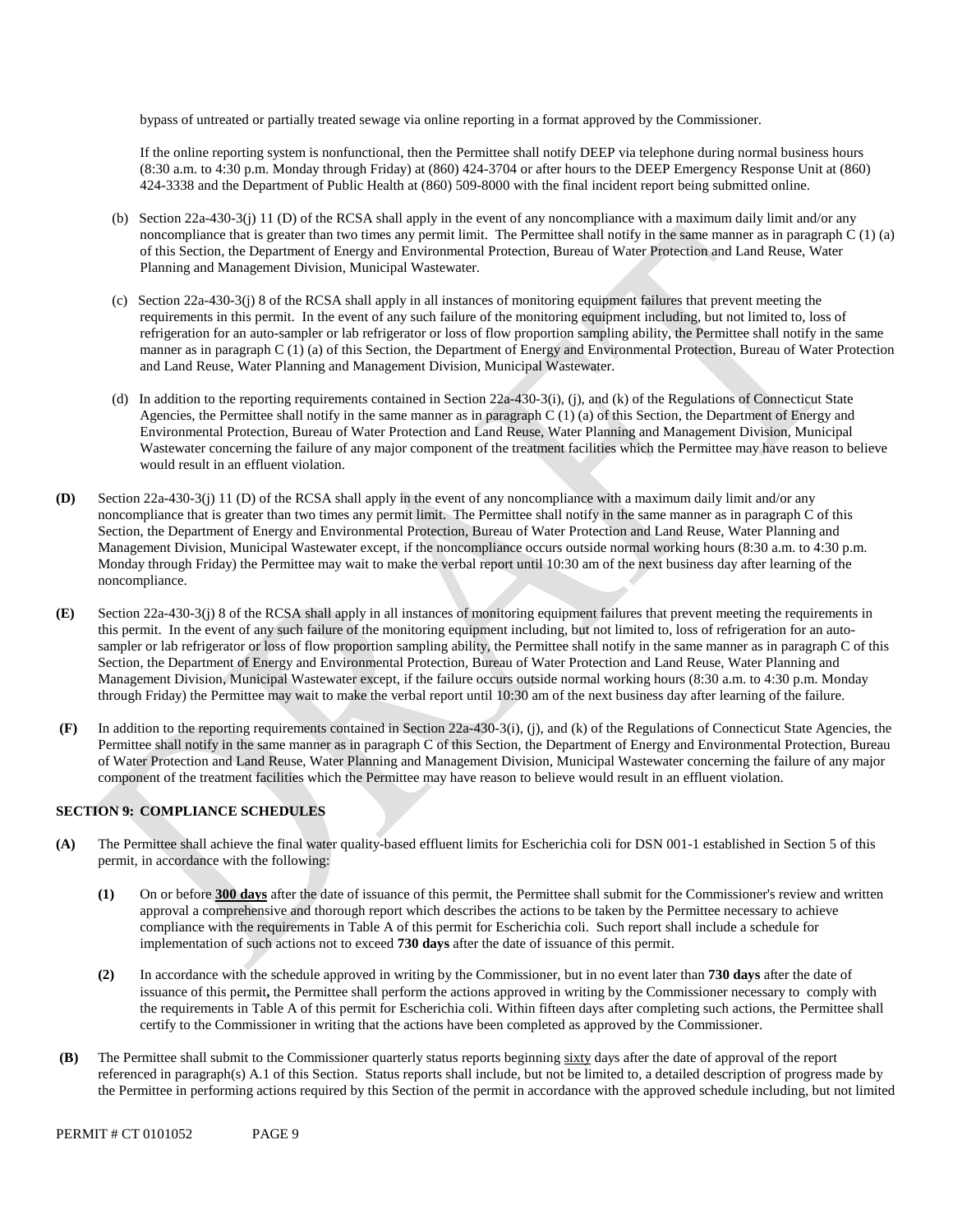to, development of engineering plans and specifications, construction activity, contract bidding, operational changes, preparation and submittal of permit applications, and any other required under paragraph(s) A.1 of this Section.

- **(C)** The Permittee shall perform the approved actions in accordance with the approved schedule(s), but in no event shall the approved actions be completed later than: 730 days after the date of issuance of this permit for compliance with the Escherichia coli limits. Within fifteen days after completing such actions, the Permittee shall certify to the Commissioner in writing that the actions have been completed as approved.
- **(D)** The Permittee shall use best efforts to submit to the Commissioner all documents required by this Section of the permit in a complete and approvable form. If the Commissioner notified the Permittee that any document or other action is deficient, and does not approve it with conditions or modifications, it is deemed disapproved, and the Permittee shall correct the deficiencies and resubmit it within the time specified by the Commissioner or, if no time is specified by the Commissioner, within thirty days of the Commissioner's notice of deficiencies. In approving any document or other action under this Compliance Schedule, the Commissioner may approve the document or other action as submitted or performed or with such conditions or modifications as the Commissioner deems necessary to carry out the purposes of this Section of the permit. Nothing in this paragraph shall excuse noncompliance or delay.
- **(E)** Dates. The date of submission to the Commissioner of any document required by this section of the permit shall be the date such document is received by the Commissioner. The date of any notice by the Commissioner under this section of the permit, including but not limited to notice of approval or disapproval of any document or other action, shall be the date such notice is personally delivered or the date three days after it is mailed by the Commissioner, whichever is earlier. Except as otherwise specified in this permit, the word "day" as used in this Section of the permit means calendar day. Any document or action which is required by this Section only of the permit, to be submitted, or performed, by a date which falls on, Saturday, Sunday, or, a Connecticut or federal holiday, shall be submitted or performed on or before the next day which is not a Saturday, Sunday, or Connecticut or federal holiday.
- **(F)** Notification of noncompliance. In the event that the Permittee becomes aware that it did not or may not comply, or did not or may not comply on time, with any requirement of this Section of the permit or of any document required hereunder, the Permittee shall immediately notify the Commissioner and shall take all reasonable steps to ensure that any noncompliance or delay is avoided or, if unavoidable, is minimized to the greatest extent possible. In so notifying the Commissioner, the Permittee shall state in writing the reasons for the noncompliance or delay and propose, for the review and written approval of the Commissioner, dates by which compliance will be achieved, and the Permittee shall comply with any dates which may be approved in writing by the Commissioner. Notification by the Permittee shall not excuse noncompliance or delay, and the Commissioner's approval of any compliance dates proposed shall not excuse noncompliance or delay unless specifically so stated by the Commissioner in writing.
- **(G)** Notice to Commissioner of changes. Within fifteen days of the date the Permittee becomes aware of a change in any information submitted to the Commissioner under this Section of the permit, or that any such information was inaccurate or misleading or that any relevant information was omitted, the Permittee shall submit the correct or omitted information to the Commissioner.
- **(H)** Submission of documents. Any document, other than a DMR, ATMR or MOR required to be submitted to the Commissioner under this Section of the permit shall, unless otherwise specified in writing by the Commissioner, be directed to:

Syed Bokhari Department of Energy and Environmental Protection Bureau of Water Protection and Land Reuse Water Planning and Management Division 79 Elm Street Hartford, Connecticut 06106-5127

This permit is hereby issued on

Betsey Wingfield Bureau Chief Bureau of Water Protection and Land Reuse

\_\_\_\_\_\_\_\_\_\_\_\_\_\_\_\_\_\_\_\_\_\_\_\_\_\_\_\_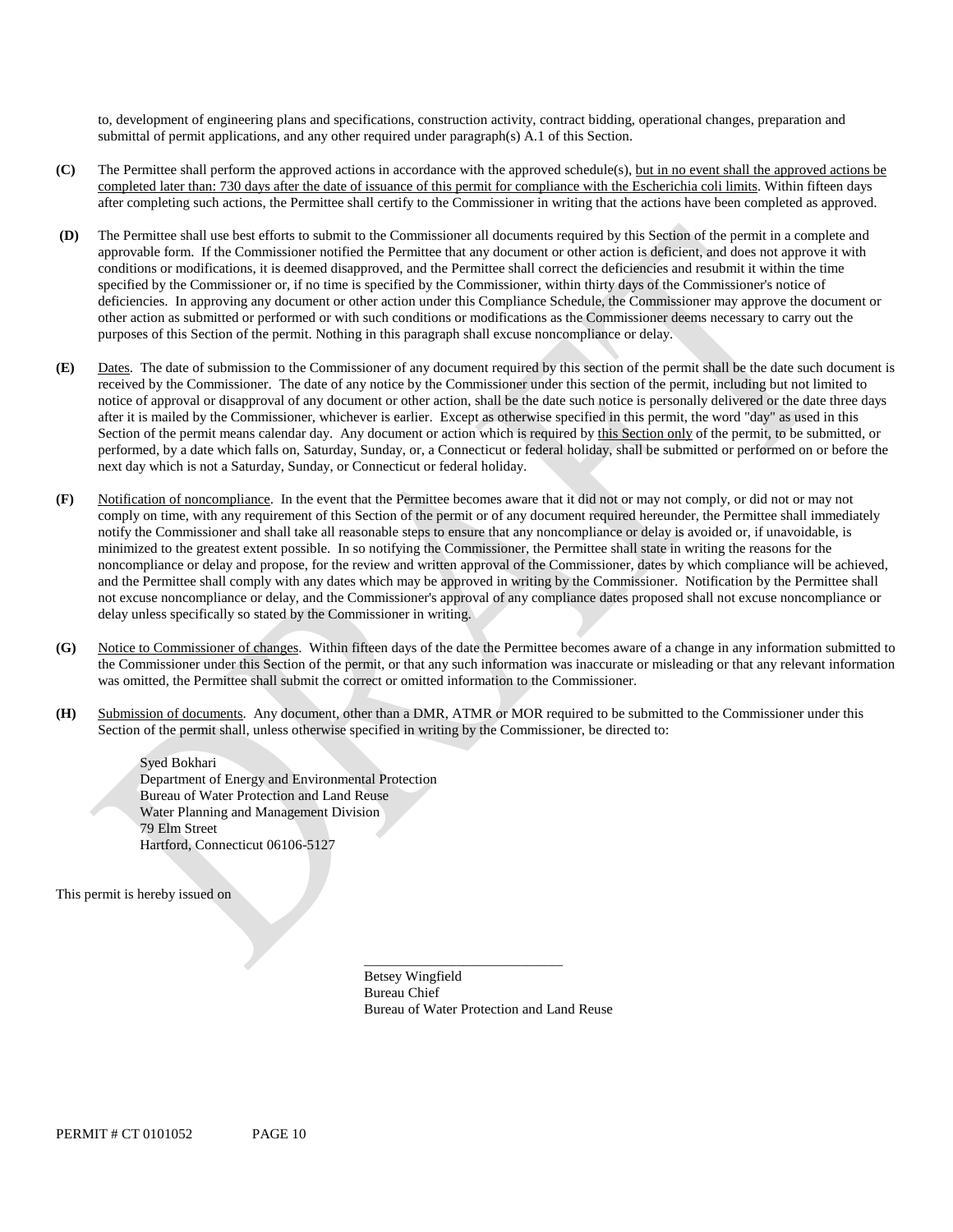# ATTACHMENT 1

Tables A through E

PERMIT # CT 0101052 PAGE 11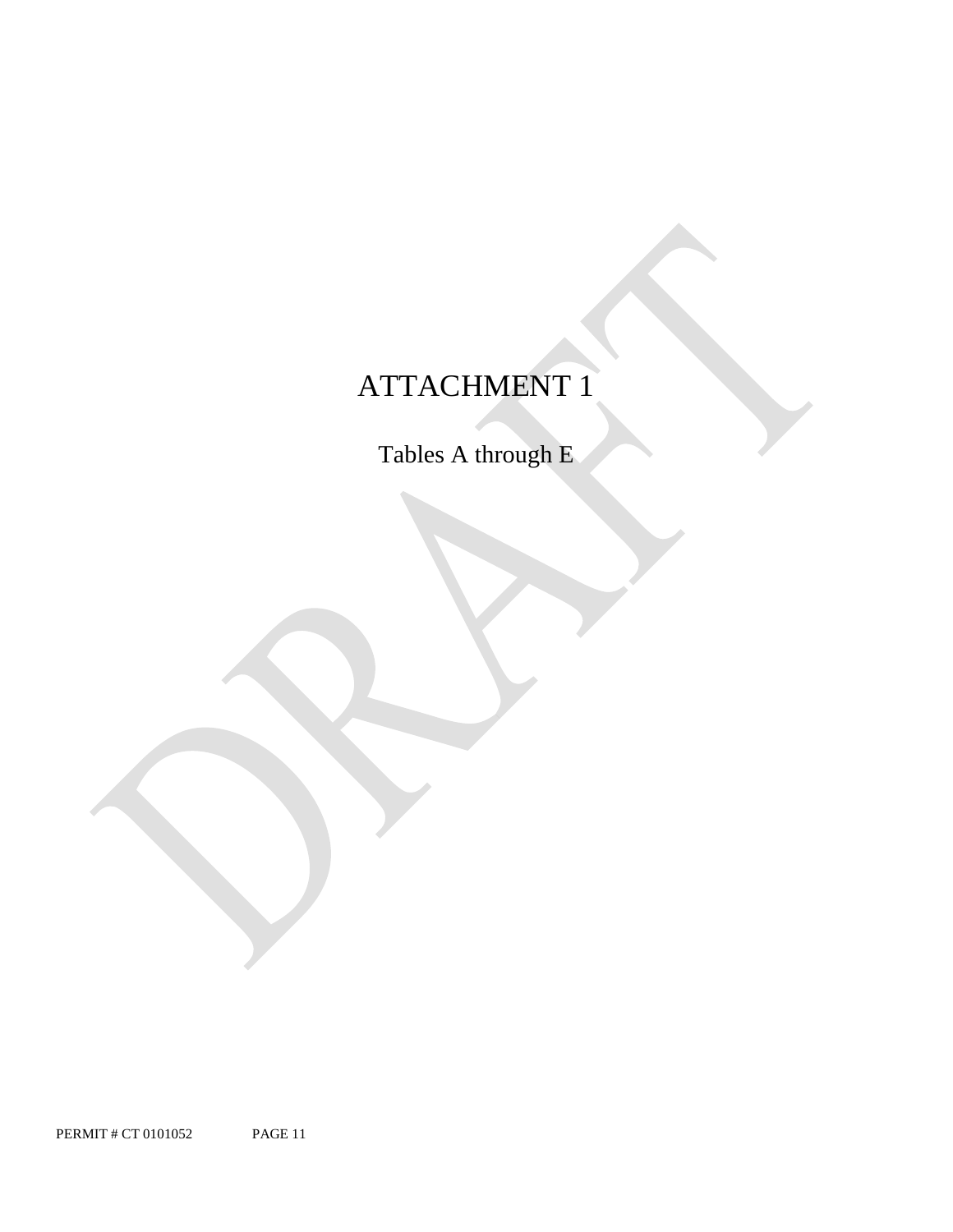### **TABLE A**

| Discharge Serial Number (DSN): 001-1                                                                                     |                       |                                    |                                         |                                   | Monitoring Location: 1                      |                                                                           |                                           |                       |                              |                              |  |  |
|--------------------------------------------------------------------------------------------------------------------------|-----------------------|------------------------------------|-----------------------------------------|-----------------------------------|---------------------------------------------|---------------------------------------------------------------------------|-------------------------------------------|-----------------------|------------------------------|------------------------------|--|--|
| <b>Wastewater Description: Sanitary Sewage</b>                                                                           |                       |                                    |                                         |                                   |                                             |                                                                           |                                           |                       |                              |                              |  |  |
| Monitoring Location Description: Final Effluent                                                                          |                       |                                    |                                         |                                   |                                             |                                                                           |                                           |                       |                              |                              |  |  |
| Allocated Zone of Influence (ZOI): 0.69 cfs                                                                              |                       |                                    |                                         |                                   | In-stream Waste Concentration (IWC): 20.18% |                                                                           |                                           |                       |                              |                              |  |  |
|                                                                                                                          |                       |                                    |                                         | <b>FLOW/TIME BASED MONITORING</b> |                                             |                                                                           | <b>INSTANTANEOUS</b><br><b>MONITORING</b> |                       | <b>REPORT</b><br><b>FORM</b> | Minimum<br>Level             |  |  |
| <b>PARAMETER</b>                                                                                                         | <b>Units</b>          | Average<br><b>Monthly</b><br>Limit | <b>Maximum</b><br><b>Daily</b><br>Limit | <b>Sample</b><br>Freq.            | <b>Sample</b><br>type                       | <b>Instantaneous</b><br>Limit or<br><b>Required</b><br>$\textbf{Range}^3$ | <b>Sample</b><br>Freq.                    | <b>Sample</b><br>Type |                              | Analysis<br>See<br>Section 6 |  |  |
| Alkalinity                                                                                                               | mg/l                  | <b>NA</b>                          | <b>NA</b>                               | $\rm NR$                          | <b>NA</b>                                   | ------                                                                    | Monthly                                   | Grab                  | <b>MOR</b>                   |                              |  |  |
| Biochemical Oxygen Demand $(5 \text{ day})$ <sup>1</sup>                                                                 | mg/1                  | 20                                 | 30                                      | Weekly                            | Daily Composite                             | NA.                                                                       | NR.                                       | NA                    | <b>DMR/MOR</b>               |                              |  |  |
| Copper, Total                                                                                                            | kg/d                  | 0.010                              | 0.015                                   | Weekly                            | Daily Composite                             | <b>NA</b>                                                                 | <b>NA</b>                                 | NA                    | <b>DMR/MOR</b>               | $\ast$                       |  |  |
| Fecal coliform (May 1 <sup>st</sup> through September 30 <sup>th</sup> ) <sup>4</sup><br>See remark (A) below            | Colonies<br>per100 ml | NA                                 | <b>NA</b>                               | <b>NR</b>                         | <b>NA</b>                                   | see remarks (B)<br>and $(C)$ below                                        | Weekly                                    | Grab                  | <b>DMR/MOR</b>               |                              |  |  |
| Escherichia coli (May 1 <sup>st</sup> through September 30 <sup>th</sup> ) <sup>5</sup><br>See remarks (A) and (D) below | Colonies<br>per100 ml | NA                                 | <b>NA</b>                               | $\rm NR$                          | NA                                          | 410                                                                       | Weekly                                    | Grab                  | <b>DMR/MOR</b>               |                              |  |  |
| Flow                                                                                                                     | <b>MGD</b>            | ------                             | ------                                  | Continuous <sup>2</sup>           | Average Daily Flow                          | NA                                                                        | <b>NR</b>                                 | <b>NA</b>             | <b>DMR/MOR</b>               |                              |  |  |
| Lead, Total                                                                                                              | kg/d                  | 0.002                              | 0.005                                   | Weekly                            | Daily Composite                             | <b>NA</b>                                                                 | NA                                        | <b>NA</b>             | DMR/MOR                      | $\ast$                       |  |  |
| Nitrogen, Ammonia (total as N)                                                                                           | mg/l                  | 7.0                                | ------                                  | Weekly                            | Daily Composite                             | NA                                                                        | <b>NR</b>                                 | NA                    | <b>DMR/MOR</b>               |                              |  |  |
| Nitrogen, Nitrate (total as N)                                                                                           | mg/l                  | <b>NA</b>                          | ------                                  | Monthly                           | Daily Composite                             | <b>NA</b>                                                                 | NR                                        | <b>NA</b>             | <b>MOR</b>                   |                              |  |  |
| Nitrogen, Nitrite (total as N)                                                                                           | mg/l                  | NA                                 | ------                                  | Monthly                           | Daily Composite                             | NA                                                                        | <b>NR</b>                                 | NA                    | <b>MOR</b>                   |                              |  |  |
| Nitrogen, Total Kjeldahl                                                                                                 | mg/l                  | NA                                 | ------                                  | Monthly                           | Daily Composite                             | NA                                                                        | <b>NR</b>                                 | <b>NA</b>             | <b>MOR</b>                   |                              |  |  |
| Nitrogen, Total                                                                                                          | mg/1                  | <b>NA</b>                          | ------                                  | Monthly                           | Daily Composite                             | <b>NA</b>                                                                 | $\rm NR$                                  | NA                    | <b>MOR</b>                   |                              |  |  |
| Oxygen, Dissolved                                                                                                        | mg/l                  | <b>NA</b>                          | NA                                      | <b>NR</b>                         | <b>NA</b>                                   | ------                                                                    | Work Day                                  | Grab                  | <b>MOR</b>                   |                              |  |  |
| pH                                                                                                                       | S.U.                  | NA                                 | NA                                      | $\rm NR$                          | <b>NA</b>                                   | $6 - 9$                                                                   | Work Day                                  | Grab                  | <b>DMR/MOR</b>               |                              |  |  |
| Phosphate, Ortho                                                                                                         | mg/1                  | <b>NA</b>                          | ------                                  | Monthly                           | Daily Composite                             | NA                                                                        | NR                                        | <b>NA</b>             | <b>MOR</b>                   |                              |  |  |
| Phosphorus, Total                                                                                                        | mg/l                  | NA                                 | ------                                  | Monthly                           | Daily Composite                             | <b>NA</b>                                                                 | <b>NR</b>                                 | NA                    | <b>DMR/MOR</b>               |                              |  |  |
| Solids, Settleable                                                                                                       | m!/l                  | NA                                 | <b>NA</b>                               | <b>NR</b>                         | NA                                          | ------                                                                    | Work Day                                  | Grab                  | <b>MOR</b>                   |                              |  |  |

PERMIT # CT 0101052 PAGE 12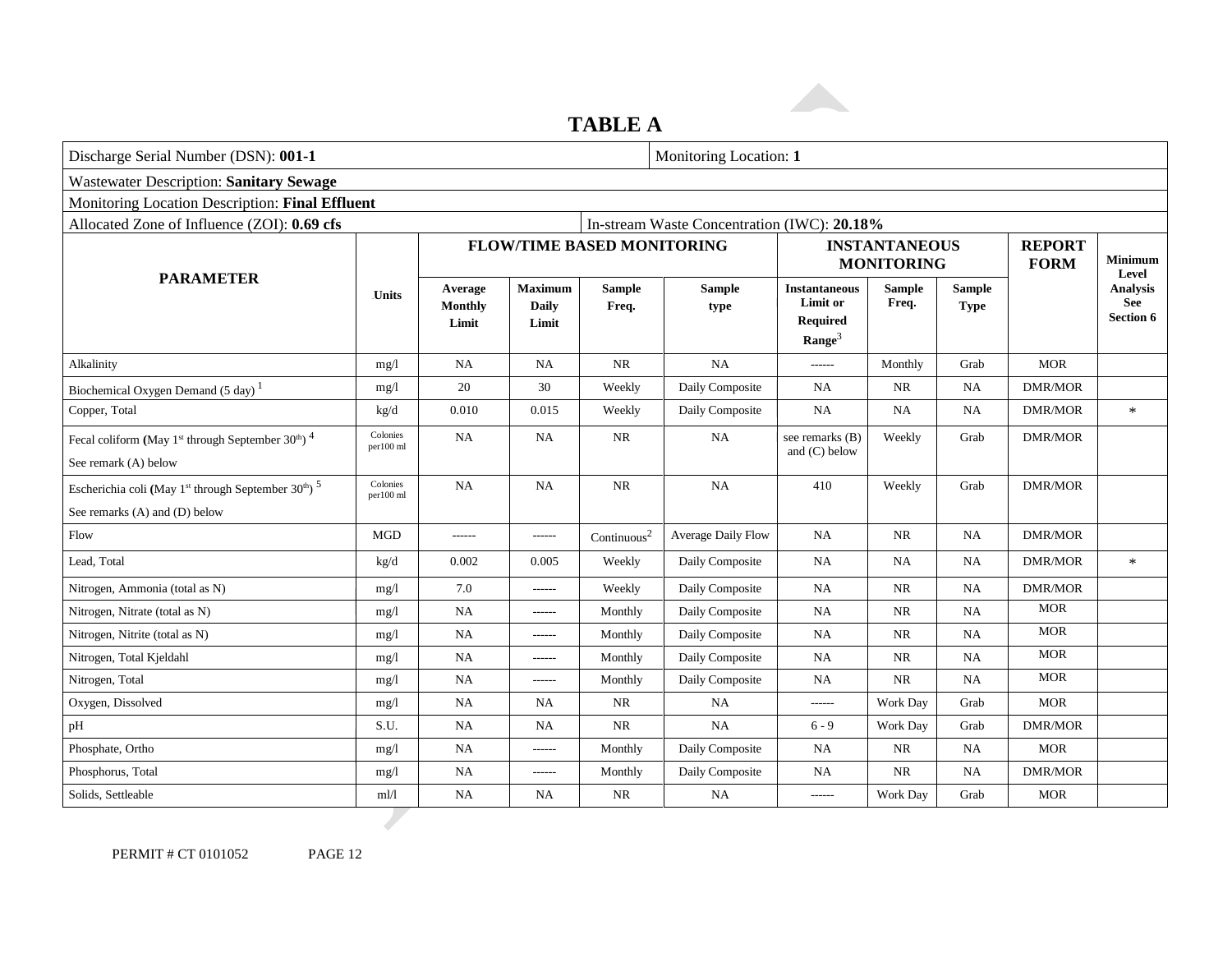| Solids, Total Suspended <sup>1</sup> | mg/                   | 20        | 30        | Weekly    | Daily Composite | <b>NA</b>     | NA              | <b>NA</b> | DMR/MOR    |  |
|--------------------------------------|-----------------------|-----------|-----------|-----------|-----------------|---------------|-----------------|-----------|------------|--|
| Temperature                          | $\sigma_{\mathbf{L}}$ | NA        | <b>NA</b> | <b>NR</b> | NA              | $- - - - - -$ | Work Day        | Grab      | MOR        |  |
| Turbidity                            | <b>NTU</b>            | <b>NA</b> | <b>NA</b> | <b>NR</b> | <b>NA</b>       | $- - - - - -$ | <b>Work Day</b> | Grab      | <b>MOR</b> |  |

#### **FABLE A – CONDITIONS**

**Footnotes: 1** The discharge shall not exceed an average monthly 20 mg/l or a maximum daily 30 mg/l.

<sup>2</sup> The Permittee shall record and report on the monthly operating report the minimum, maximum and total flow for each day of discharge and the average daily flow for each sampling month. The Permittee shall report, on the discharge monitoring report, the average daily flow and maximum daily flow for each sampling month.

**<sup>3</sup>** The instantaneous limits in this column are maximum limits.

<sup>4</sup> During the period beginning at the date of issuance of this permit and lasting until the implementation of Escherichia coli monitoring at the Water Pollution Control Facility, the discharge shall not exceed and shall otherwise conform to specific terms and conditions listed.

<sup>5</sup> During the period beginning after the implementation of Escherichia coli monitoring, but no later than 730 days after permit issuance, lasting until expiration, the discharge shall also not exceed and shall otherwise conform to the specific terms and conditions listed.

#### **Remarks:**

(A) Ultraviolet disinfection shall be utilized from May  $1<sup>st</sup>$  through September  $30<sup>th</sup>$ .

**(B)** The geometric mean of the Fecal coliform bacteria values for the effluent samples collected in a period of a calendar month during the period from May 1<sup>st</sup> through September 30<sup>th</sup> shall not exceed 200 per 100 milliliters.

(C) The geometric mean of the Fecal coliform bacteria values for the effluent samples collected in a period of a calendar week during the period from May 1<sup>st</sup> through September 30<sup>th</sup> shall not exceed 400 per 100 milliliters.

**(D)** The geometric mean of the Escherichia coli bacteria values for the effluent samples collected in a period of a calendar month during the period from May 1<sup>st</sup> through September 30<sup>th</sup> shall not exceed 126 per 100 milliliters.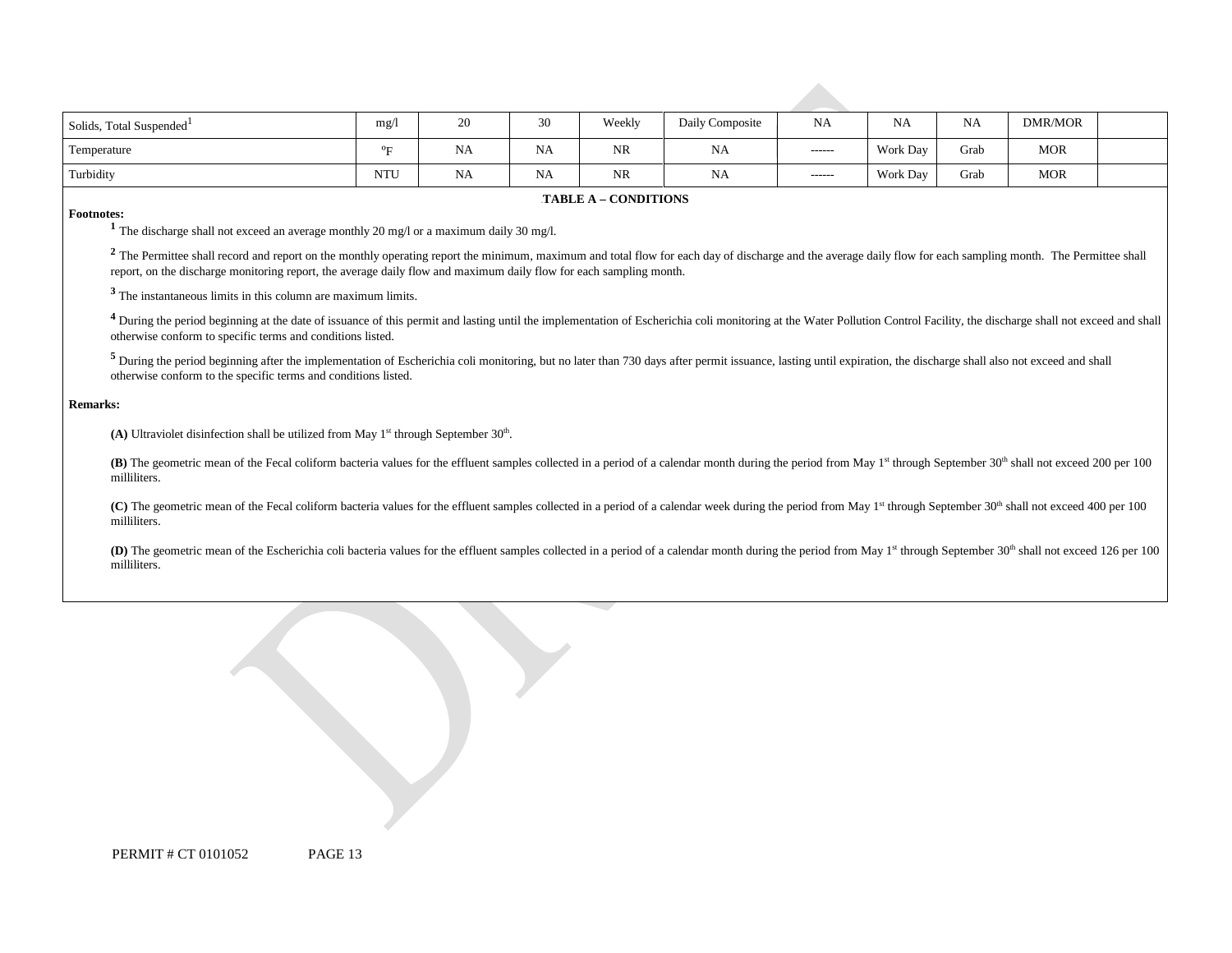### **TABLE B**

| Discharge Serial Number (DSN): 001-1                                                                                                                                                                   |                             |  |                                      | Monitoring Location: K       |                                             |                |
|--------------------------------------------------------------------------------------------------------------------------------------------------------------------------------------------------------|-----------------------------|--|--------------------------------------|------------------------------|---------------------------------------------|----------------|
| <b>Wastewater Description: Sanitary Sewage</b>                                                                                                                                                         |                             |  |                                      |                              |                                             |                |
| Monitoring Location Description: Final Effluent                                                                                                                                                        |                             |  |                                      |                              |                                             |                |
| Allocated Zone of Influence (ZOI): 0.69 cfs                                                                                                                                                            |                             |  |                                      |                              | In-stream Waste Concentration (IWC): 20.18% |                |
|                                                                                                                                                                                                        |                             |  | <b>FLOW/TIME BASED MONITORING</b>    | <b>REPORT</b><br><b>FORM</b> |                                             |                |
| <b>PARAMETER</b>                                                                                                                                                                                       | <b>Units</b>                |  | Average<br>Monthly<br><b>Minimum</b> | <b>Sample</b><br>Freq.       | <b>Sample</b><br>type                       |                |
| Biochemical Oxygen Demand (5 day) Percent Removal <sup>1</sup>                                                                                                                                         | $%$ of<br>Influent          |  | 90                                   | Weekly                       | Calculated <sup>2</sup>                     | <b>DMR/MOR</b> |
| Solids, Total Suspended Percent Removal <sup>1</sup>                                                                                                                                                   | $%$ of<br>Influent          |  | 90                                   | Weekly                       | Calculated <sup>2</sup>                     | DMR/MOR        |
| <b>Footnotes:</b><br><sup>1</sup> The discharge shall be less than or equal to 10% of the average monthly influent BOD <sub>5</sub> and total suspended solids (Table D, Monitoring Location<br>$G$ ). | <b>TABLE B - CONDITIONS</b> |  |                                      |                              |                                             |                |

<sup>2</sup> Calculated based on the average monthly results described in Table A. Removal efficiency =  $\frac{\text{Inf.BOD or TSS - ETHuent BOD or TSS}}{\text{Inf.BOD or TSS}}$  X 100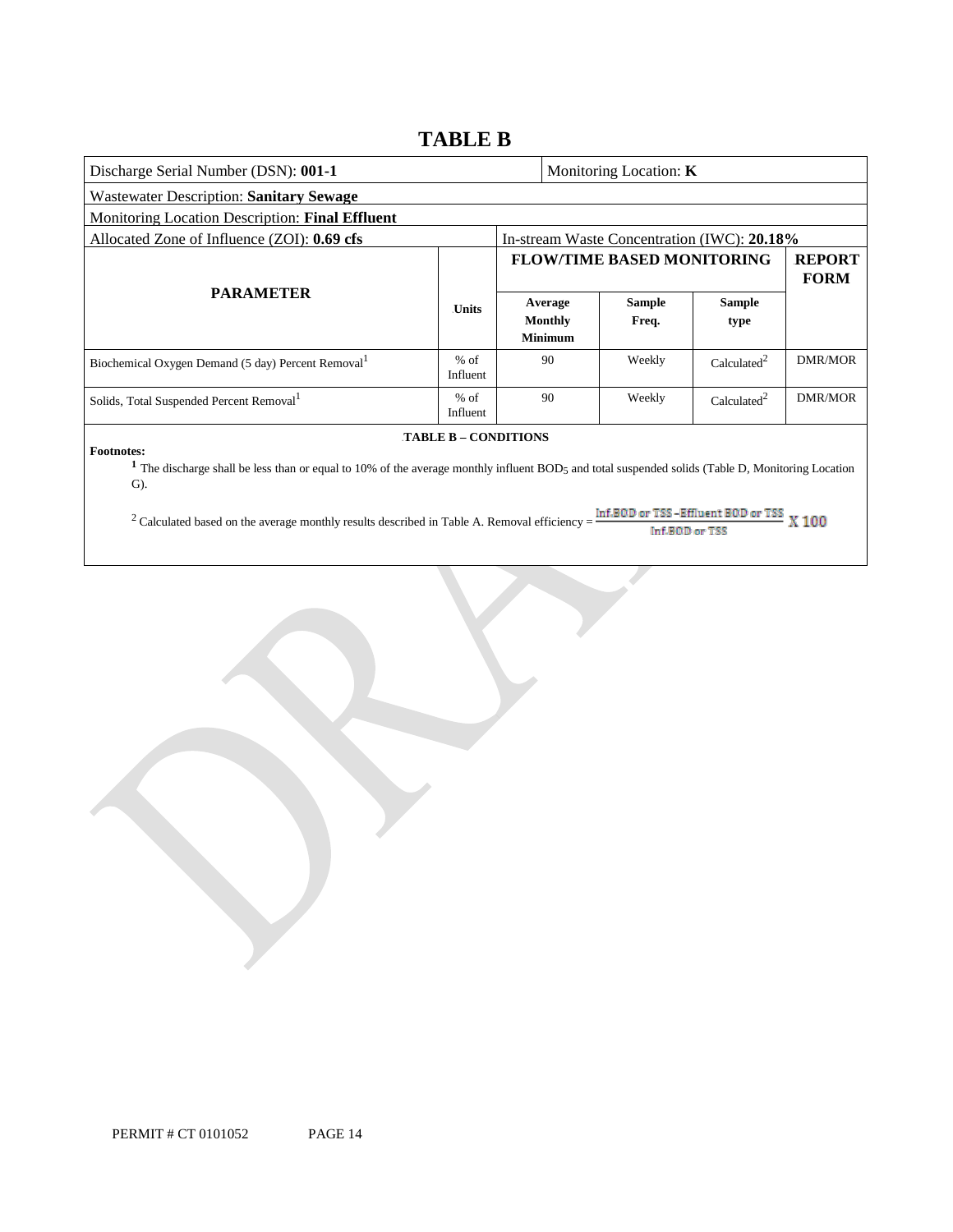| Discharge Serial Number (DSN): 001-1                                                                  |                  |                                         |                                             | Monitoring Location: T       |                          |                                                          |  |  |  |
|-------------------------------------------------------------------------------------------------------|------------------|-----------------------------------------|---------------------------------------------|------------------------------|--------------------------|----------------------------------------------------------|--|--|--|
| Wastewater Description: Sanitary Sewage                                                               |                  |                                         |                                             |                              |                          |                                                          |  |  |  |
| Monitoring Location Description: Final Effluent (after completion of UV or dechlorination facilities) |                  |                                         |                                             |                              |                          |                                                          |  |  |  |
| Allocated Zone of Influence (ZOI): 0.69 cfs                                                           |                  |                                         | In-stream Waste Concentration (IWC): 20.18% |                              |                          |                                                          |  |  |  |
| <b>PARAMETER</b>                                                                                      | <b>Units</b>     | <b>Maximum</b><br><b>Daily</b><br>Limit | <b>Sampling</b><br>Frequency                | <b>Sample</b><br><b>Type</b> | <b>Reporting</b><br>form | <b>Minimum</b><br><b>Level Analysis</b><br>See Section 6 |  |  |  |
| Aluminum. Total                                                                                       | mg/1             | ------                                  | <b>Ouarterly</b>                            | Daily Composite              | <b>ATMR/DMR</b>          | $\ast$                                                   |  |  |  |
| Antimony, Total                                                                                       | mg/1             | ------                                  | Quarterly                                   | Daily Composite              | <b>ATMR/DMR</b>          | ×.                                                       |  |  |  |
| NOAEL Static 48Hr Acute D. Pulex <sup>1</sup>                                                         | $\%$<br>survival | $>90\%$                                 | Quarterly                                   | Daily Composite              | <b>ATMR/DMR</b>          |                                                          |  |  |  |
| NOAEL Static 48Hr Acute Pimephales <sup>1</sup>                                                       | %<br>survival    | $\geq 90\%$                             | Quarterly                                   | Daily Composite              | <b>ATMR/DMR</b>          |                                                          |  |  |  |
| Arsenic, Total                                                                                        | mg/1             |                                         | Quarterly                                   | Daily Composite              | <b>ATMR/DMR</b>          | $\ast$                                                   |  |  |  |
| Beryllium, Total                                                                                      | mg/1             |                                         | <b>Ouarterly</b>                            | Daily Composite              | <b>ATMR/DMR</b>          | $\ast$                                                   |  |  |  |
| BOD <sub>5</sub>                                                                                      | mg/1             |                                         | Quarterly                                   | Daily Composite              | <b>ATMR/DMR</b>          |                                                          |  |  |  |
| Cadmium, Total                                                                                        | mg/1             |                                         | Quarterly                                   | Daily Composite              | <b>ATMR/DMR</b>          | $\ast$                                                   |  |  |  |
| Chromium, Hexavalent                                                                                  | mg/1             | ------                                  | Quarterly                                   | Daily Composite              | <b>ATMR/DMR</b>          | $\ast$                                                   |  |  |  |
| Chromium, Total                                                                                       | mg/1             |                                         | Quarterly                                   | Daily Composite              | <b>ATMR/DMR</b>          | *                                                        |  |  |  |
| Chlorine, Total Residual                                                                              | mg/1             | ------                                  | Quarterly                                   | Daily Composite              | <b>ATMR/DMR</b>          | $\ast$                                                   |  |  |  |
| Copper, Total                                                                                         | mg/1             | ------                                  | Quarterly                                   | Daily Composite              | <b>ATMR/DMR</b>          | $\ast$                                                   |  |  |  |
| Cyanide, Amenable                                                                                     | mg/1             |                                         | Quarterly                                   | Daily Composite              | <b>ATMR/DMR</b>          |                                                          |  |  |  |
| Cyanide, Total                                                                                        | mg/1             | $- - - - - -$                           | Quarterly                                   | Daily Composite              | <b>ATMR/DMR</b>          | $\frac{1}{2}$                                            |  |  |  |
| Iron, Total                                                                                           | mg/1             | ------                                  | Quarterly                                   | Daily Composite              | <b>ATMR/DMR</b>          | $\ast$                                                   |  |  |  |
| Lead, Total                                                                                           | mg/1             | $- - - - - -$                           | Quarterly                                   | Daily Composite              | <b>ATMR/DMR</b>          | $\ast$                                                   |  |  |  |
| Mercury, Total                                                                                        | mg/1             | $- - - - - -$                           | Quarterly                                   | Daily Composite              | <b>ATMR/DMR</b>          | *                                                        |  |  |  |
| Nickel, Total                                                                                         | mg/1             | $- - - - - -$                           | Quarterly                                   | Daily Composite              | <b>ATMR/DMR</b>          | $\ast$                                                   |  |  |  |
| Nitrogen, Ammonia (total as N)                                                                        | mg/1             | $- - - - - -$                           | Quarterly                                   | Daily Composite              | <b>ATMR/DMR</b>          |                                                          |  |  |  |
| Nitrogen, Nitrate, (total as N)                                                                       | mg/1             |                                         | Quarterly                                   | Daily Composite              | <b>ATMR/DMR</b>          |                                                          |  |  |  |
| Nitrogen, Nitrite, (total as N)                                                                       | mg/1             | $- - - - - -$                           | Quarterly                                   | Daily Composite              | <b>ATMR/DMR</b>          |                                                          |  |  |  |
| Phosphorus, Total                                                                                     | mg/1             | $- - - - - -$                           | Quarterly                                   | Daily Composite              | <b>ATMR/DMR</b>          | $\ast$                                                   |  |  |  |
| Phenols, Total                                                                                        | mg/1             |                                         | Quarterly                                   | Daily Composite              | <b>ATMR/DMR</b>          |                                                          |  |  |  |
| Selenium, Total                                                                                       | mg/1             | $- - - - - -$                           | Quarterly                                   | Daily Composite              | <b>ATMR/DMR</b>          | $\ast$                                                   |  |  |  |
| Silver, Total                                                                                         | mg/1             | $- - - - -$                             | Quarterly                                   | Daily Composite              | <b>ATMR/DMR</b>          | $\ast$                                                   |  |  |  |
| Suspended Solids, Total                                                                               | mg/1             |                                         | Quarterly                                   | Daily Composite              | <b>ATMR/DMR</b>          |                                                          |  |  |  |
| Thallium, Total                                                                                       | mg/1             | $- - - - -$                             | Quarterly                                   | Daily Composite              | <b>ATMR/DMR</b>          | $\frac{1}{2}$                                            |  |  |  |
| Zinc, Total                                                                                           | mg/1             | ------                                  | <b>Quarterly</b>                            | Daily Composite              | <b>ATMR/DMR</b>          | $\ast$                                                   |  |  |  |

### **TABLE C**

**TABLE C - CONDITIONS**

Remarks:<sup>1</sup> The results of the Toxicity Tests are recorded in % survival. The Permittee shall report % survival on the DMR based on criteria in Section 6(B) of this permit.

ATMR – Aquatic Toxicity Monitoring Report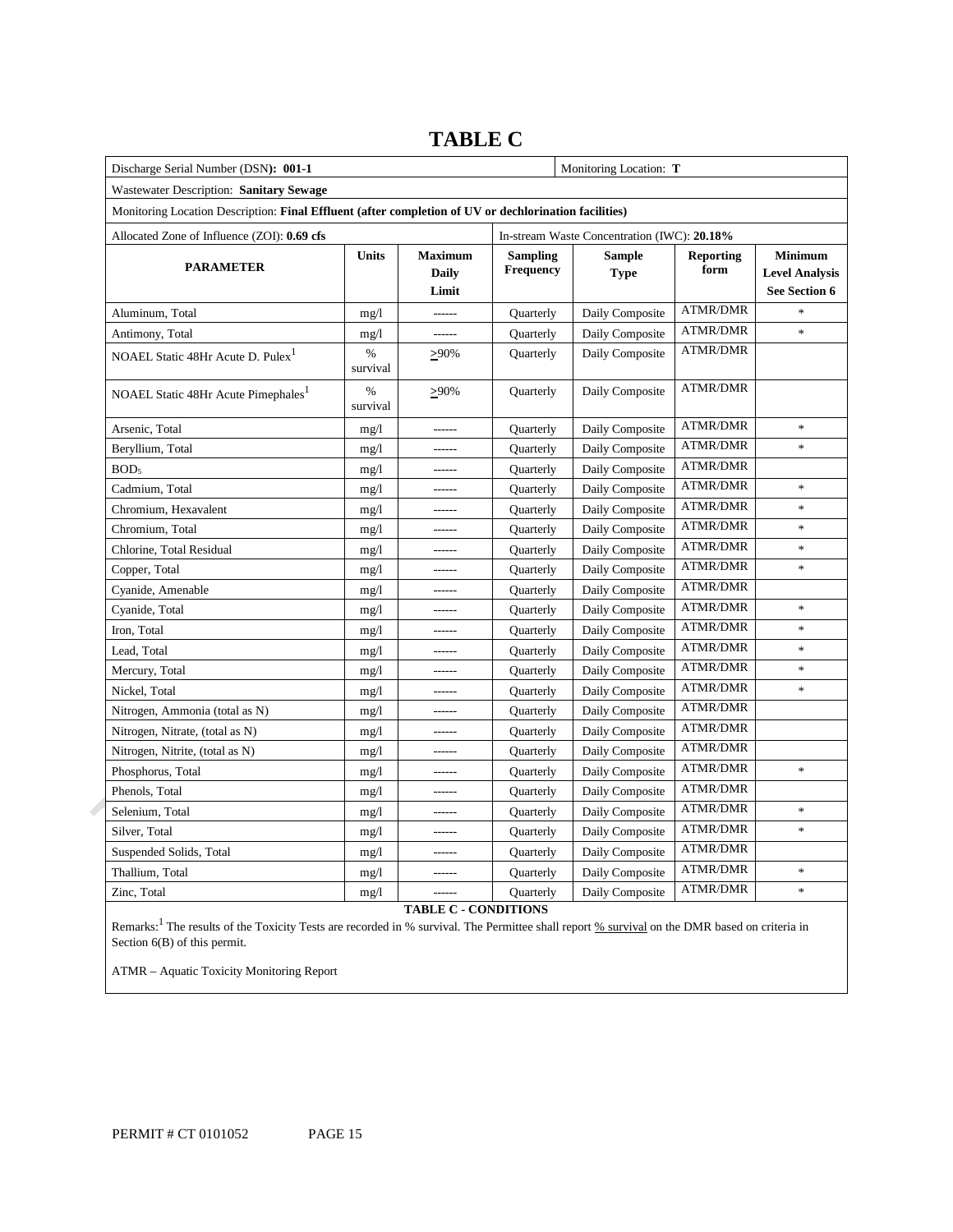### 11B**TABLE D**

Discharge Serial Number: 001-1 Monitoring Location: **G** Wastewater Description: **Sanitary Sewage** Monitoring Location Description: **Influent PARAMETER Units DMR REPORTING FORMAT FLOW/TIME BASED MONITORING INSTANTANEOUS MONITORING REPORTING FORM Sample Frequency** 9B**Sample Type Sample Frequency Sample Type** Biochemical Oxygen Demand (5 day) mg/l Monthly average Weekly Daily Composite NA NA DMR/MOR Nitrogen, Ammonia (total as N) mg/l Monthly Daily Composite NA NA MOR Nitrogen, Nitrate (total as N) mg/l mg/l Monthly Daily Composite NA NA MOR Nitrogen, Nitrite (total as N) mg/l mg/l Monthly Daily Composite NA NA MOR Nitrogen, Total Kjeldahl mg/l mg/l Monthly Daily Composite NA NA MOR Nitrogen, Total mg/l mg/l Monthly Daily Composite NA NA MOR Phosphate, Ortho **mg/l** mg/l Monthly Daily Composite NA NA MOR Phosphorus, Total mg/l mg/l Monthly Daily Composite NA NA MOR pH S.U. S.U. NA NA Work Day Grab MOR Solids, Total Suspended mg/l Monthly average Weekly Daily Composite NA NA DMR/MOR Temperature **Temperature of the SE** F | NA | NA | Work Day | Grab | MOR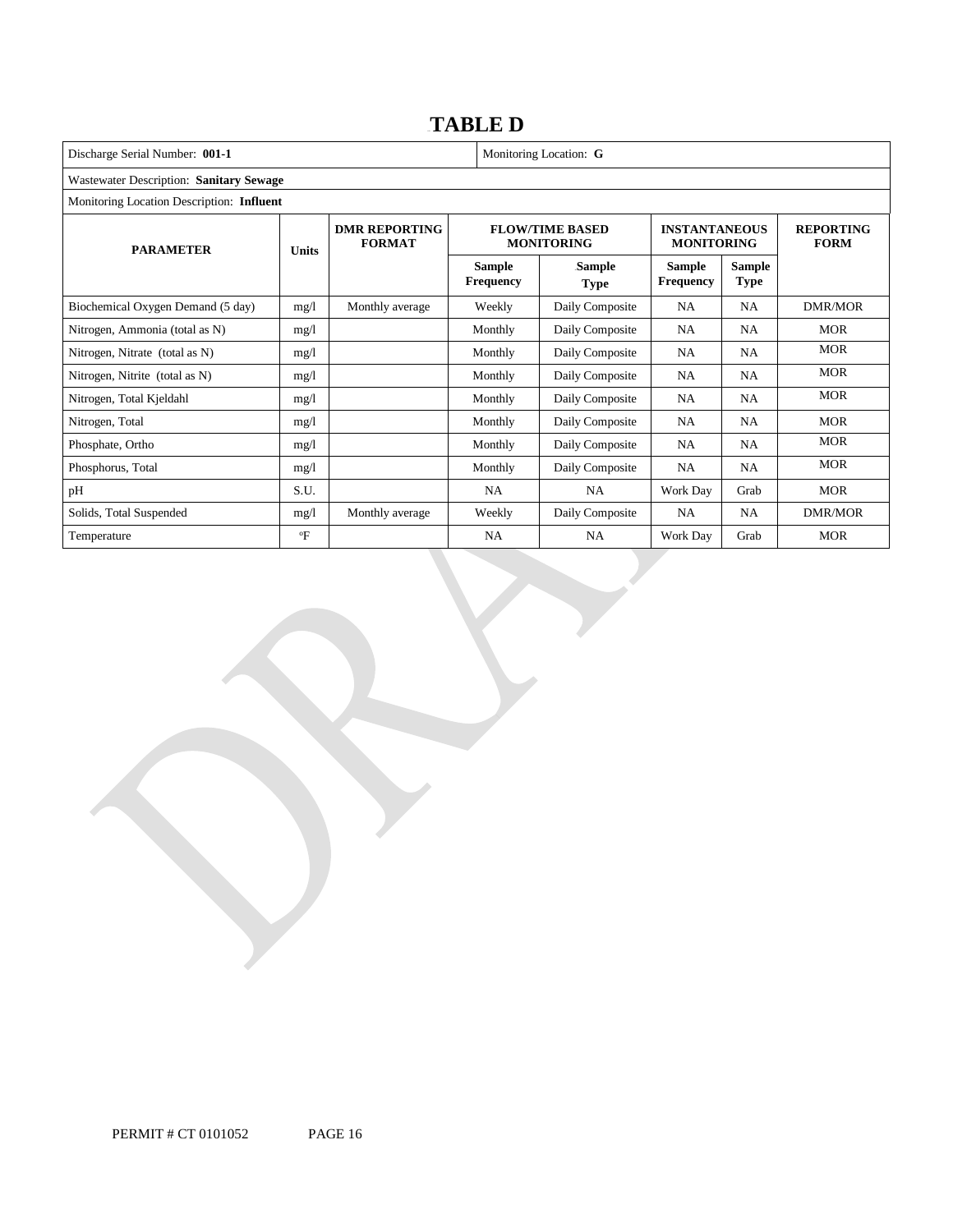| Discharge Serial Number: 001-1                      | Monitoring Location: SL         |                       |            |
|-----------------------------------------------------|---------------------------------|-----------------------|------------|
| Wastewater Description: Septic/Settling Tank Sludge |                                 |                       |            |
| Monitoring Location Description: At access manhole  |                                 |                       |            |
| <b>PARAMETER</b>                                    | <b>INSTANTANEOUS MONITORING</b> | <b>REPORTING FORM</b> |            |
|                                                     | <b>Units</b>                    | Grab Sample Freq.     |            |
| Arsenic, Total                                      | mg/kg                           | Annual                | <b>DMR</b> |
| Beryllium, Total                                    | mg/kg                           | Annual                | <b>DMR</b> |
| Cadmium. Total                                      | mg/kg                           | Annual                | <b>DMR</b> |
| Chromium, Total                                     | mg/kg                           | Annual                | <b>DMR</b> |
| Copper, Total                                       | mg/kg                           | Annual                | <b>DMR</b> |
| Lead, Total                                         | mg/kg                           | Annual                | <b>DMR</b> |
| Mercury, Total                                      | mg/kg                           | Annual                | <b>DMR</b> |
| Nickel, Total                                       | mg/kg                           | Annual                | <b>DMR</b> |
| Nitrogen, Ammonia *                                 | mg/kg                           | Annual                | $DMR*$     |
| Nitrogen, Nitrate (total as N) *                    | mg/kg                           | Annual                | $DMR*$     |
| Nitrogen, Organic *                                 | mg/kg                           | Annual                | $DMR*$     |
| Nitrogen, Nitrite (total as N) *                    | mg/kg                           | Annual                | $DMR*$     |
| Nitrogen, Total *                                   | mg/kg                           | Annual                | $DMR*$     |
| pH *                                                | S.U.                            | Annual                | $DMR*$     |
| Polychlorinated Biphenyls                           | mg/kg                           | Annual                | <b>DMR</b> |
| Solids, Fixed                                       | $\%$                            | Annual                | <b>DMR</b> |
| Solids, Total                                       | $\%$                            | Annual                | <b>DMR</b> |
| Solids, Volatile                                    | $\%$                            | Annual                | <b>DMR</b> |
| Zinc, Total                                         | mg/kg                           | Annual                | <b>DMR</b> |

### **TABLE E**

### **(\*) required for composting or land application only**

Testing for inorganic pollutants shall follow "Test Methods for Evaluating Solid Waste, Physical/Chemical Methods", EPA Publication SW-846 as updated and/or revised.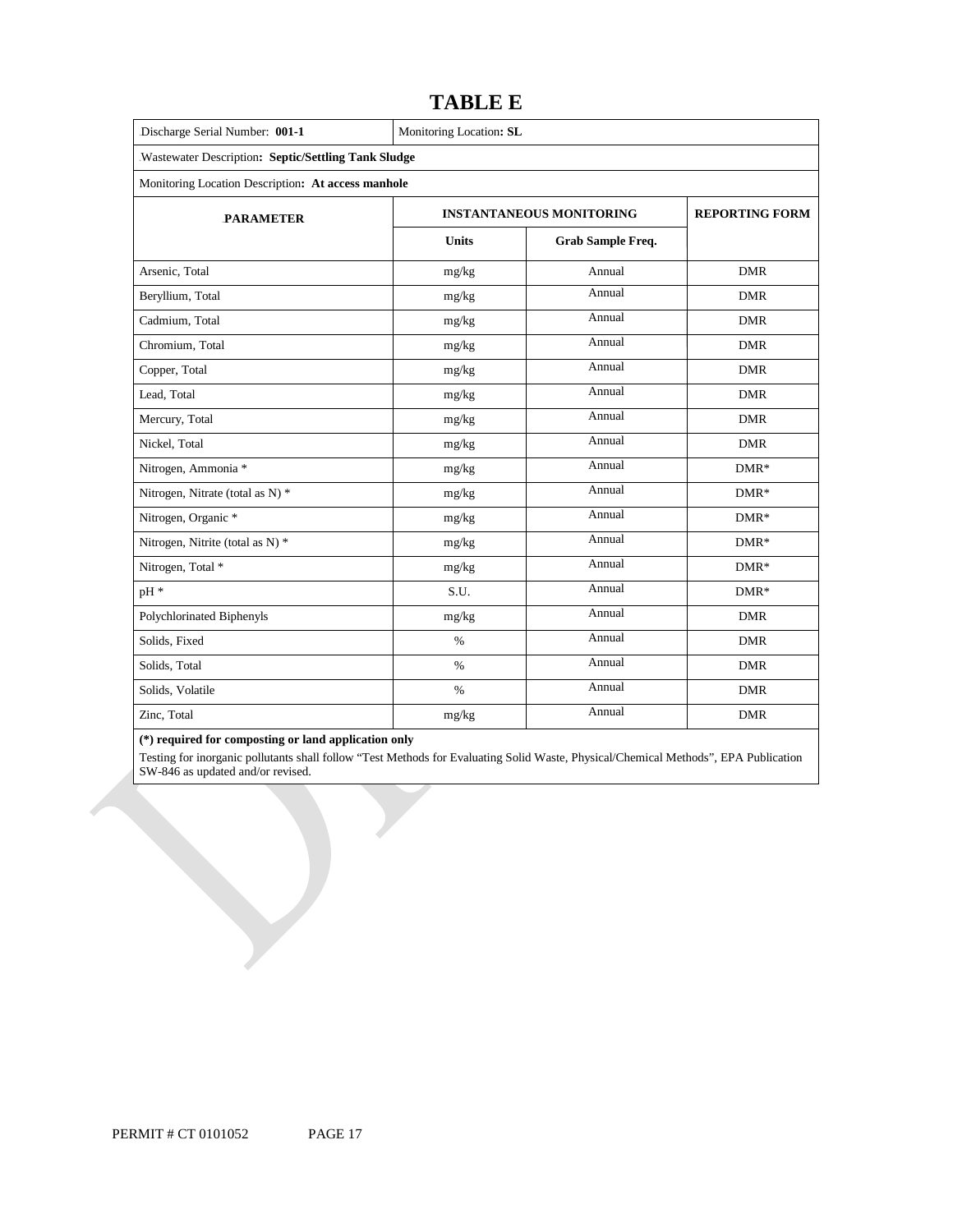# ATTACHMENT 2

## MONTHLY OPERATING REPORT FORM

PERMIT # CT 0101052 PAGE 18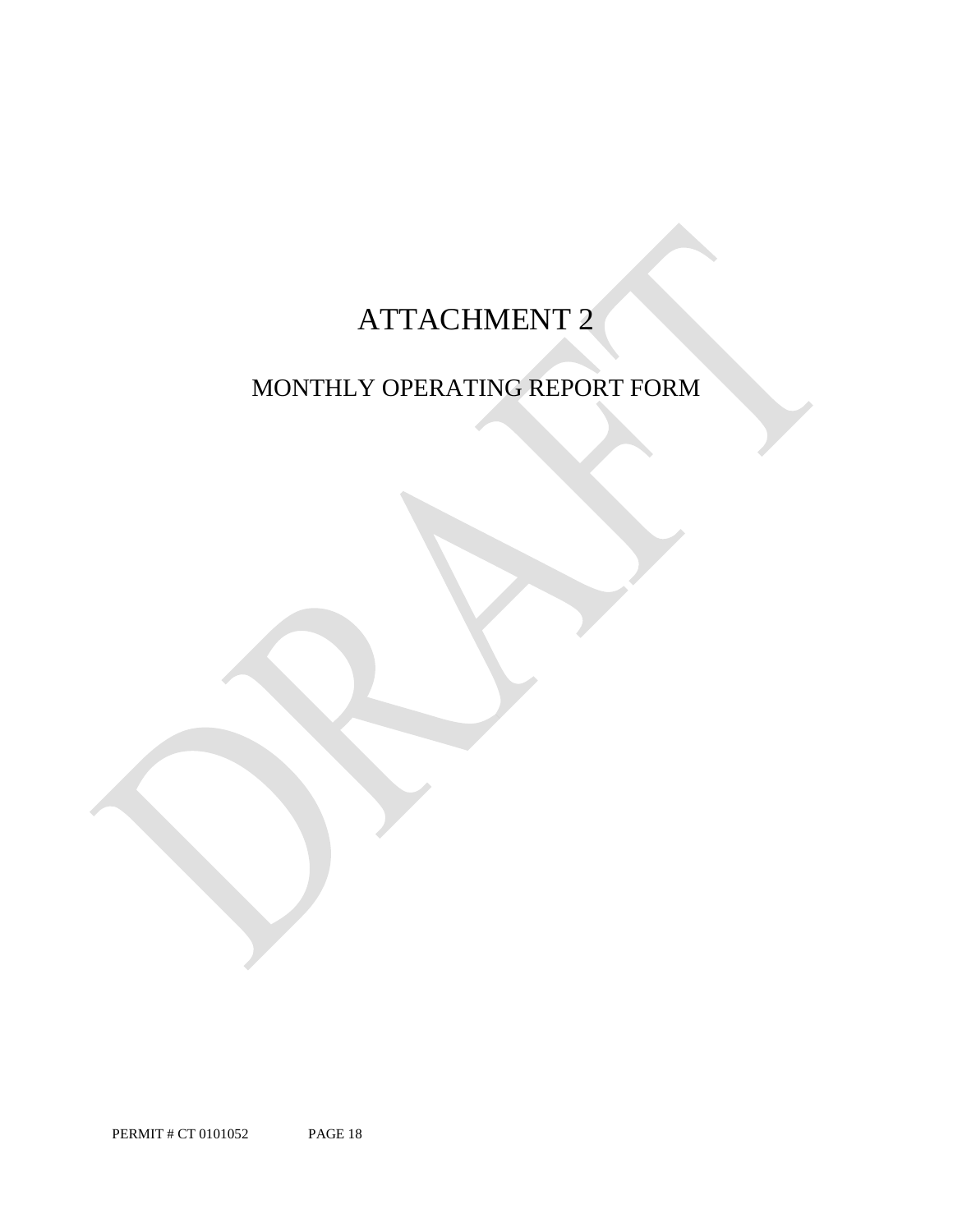### **DATA TRACKING AND TECHNICAL FACT SHEET**

**Permittee**: Town of Sharon

**PERMIT #:** CT0101052 **APPLICATION #:** 201005540 **FACILITY ID:** 125-002

### **PERMIT, ADDRESS, AND FACILITY DATA**

|                                      | <b>Mailing Address:</b>                                                                                                                                              |                    |                                                              | <b>Location Address:</b>                    |  |        |  |  |                   |  |
|--------------------------------------|----------------------------------------------------------------------------------------------------------------------------------------------------------------------|--------------------|--------------------------------------------------------------|---------------------------------------------|--|--------|--|--|-------------------|--|
| Street: 63 Main Street               |                                                                                                                                                                      |                    |                                                              | Street: King Hill Road                      |  |        |  |  |                   |  |
| City:                                | Sharon                                                                                                                                                               |                    | ST: CT Zip: 06069                                            | City:                                       |  | Sharon |  |  | ST: CT Zip: 06069 |  |
|                                      | Contact Name: Mark E. Sweeney                                                                                                                                        |                    |                                                              | Contact Name: Mark E. Sweeney               |  |        |  |  |                   |  |
|                                      | Phone No.: 860-364-0760                                                                                                                                              |                    |                                                              | Phone No.:<br>860-364-0457                  |  |        |  |  |                   |  |
|                                      |                                                                                                                                                                      | <b>DMR</b> Contact |                                                              | email address: mark.sweeney@unitedwater.com |  |        |  |  |                   |  |
|                                      | PERMIT INFORMATION<br><b>DURATION</b> 5 YEAR $X$ 10 YEAR $\_\$ 30 YEAR                                                                                               |                    |                                                              |                                             |  |        |  |  |                   |  |
| <b>TYPE</b>                          |                                                                                                                                                                      |                    | New Reissuance $X$ Modification $\blacksquare$               |                                             |  |        |  |  |                   |  |
|                                      | <b>CATEGORIZATION POINT (X) NON-POINT () GIS #</b>                                                                                                                   |                    |                                                              |                                             |  |        |  |  |                   |  |
|                                      | NPDES (X) PRETREAT () GROUND WATER (UIC) () GROUND WATER (OTHER) ()                                                                                                  |                    |                                                              |                                             |  |        |  |  |                   |  |
|                                      | NPDES MAJOR (MA)<br>NPDES SIGNIFICANT MINOR or PRETREAT SIU (SI)<br>NPDES or PRETREATMENT MINOR (MI) $X$<br><b>COMPLIANCE SCHEDULE</b> YES X<br>POLLUTION PREVENTION |                    | TREATMENT REQUIREMENT_                                       | NO                                          |  |        |  |  |                   |  |
|                                      | WATER QUALITY REQUIREMENT $X$ OTHER $\_\_$                                                                                                                           |                    |                                                              |                                             |  |        |  |  |                   |  |
|                                      |                                                                                                                                                                      |                    | Private Federal State Municipal (town only) $X$ Other public |                                             |  |        |  |  |                   |  |
| <b>OWNERSHIP CODE</b>                |                                                                                                                                                                      |                    |                                                              |                                             |  |        |  |  |                   |  |
|                                      |                                                                                                                                                                      |                    |                                                              |                                             |  |        |  |  |                   |  |
|                                      | <b>DEP STAFF ENGINEER</b> Syed Bokhari <b>DATE DRAFTED:</b> October 4, 2016                                                                                          |                    |                                                              |                                             |  |        |  |  |                   |  |
| <b>PERMIT FEES</b><br>Discharge Code |                                                                                                                                                                      |                    | <b>DSN Number</b> Annual Fee                                 |                                             |  |        |  |  |                   |  |

*Municipal Sanitary Sewage Treatment*

### *PROCESS AND TREATMENT DESCRIPTION (by DSN)*

*Septic/settling tanks with dosing chamber to sand beds with underdrains and seasonal UV disinfection of effluent* 

### *RESOURCES USED TO DRAFT PERMIT*

- *X Federal Effluent Limitation Guideline 40CFR 133 Secondary Treatment Category*
- *\_\_ Performance Standards*